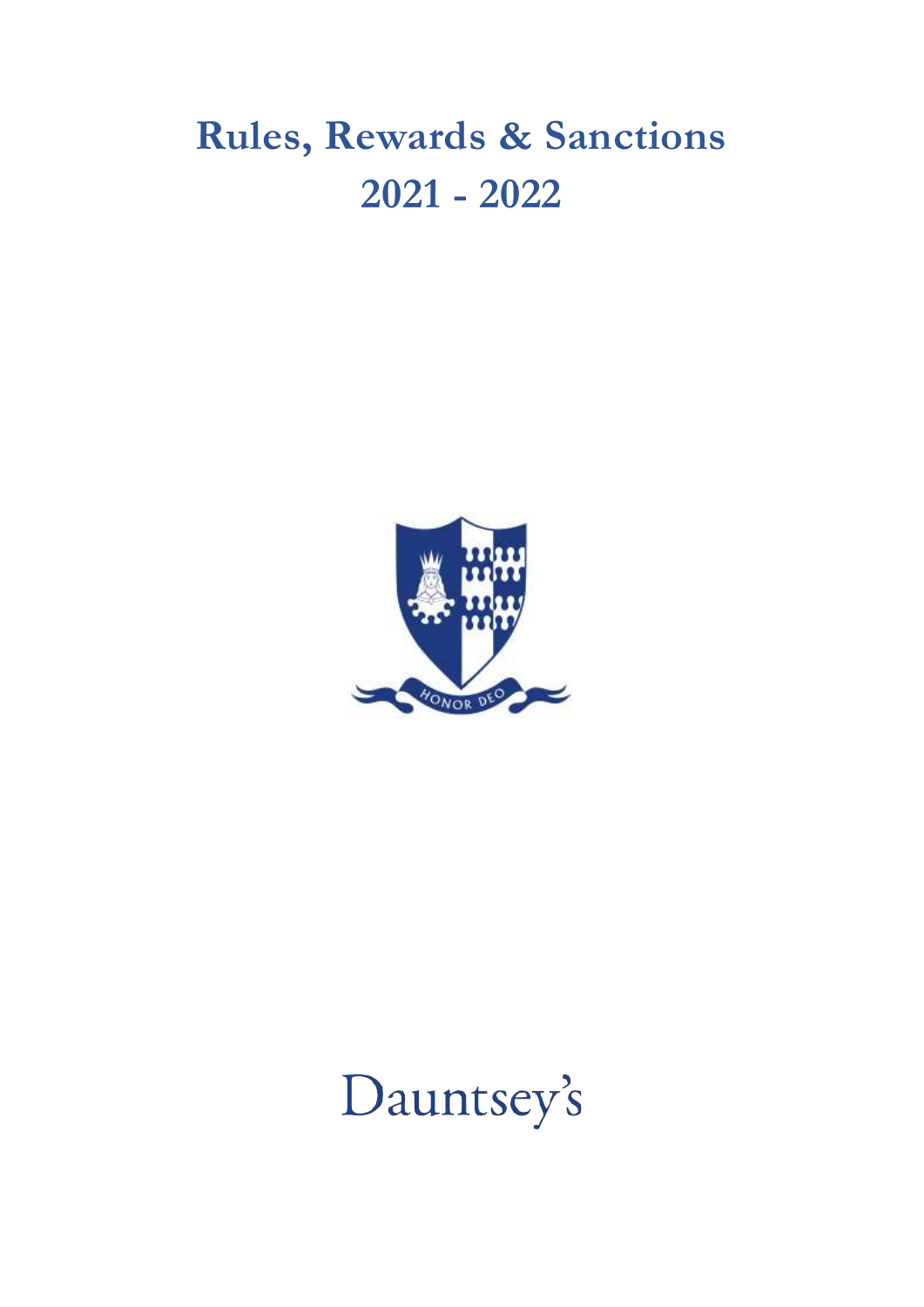## **Introduction**

All members of the Dauntsey's community are expected to treat each other with courtesy, respect and consideration, and are encouraged to respond positively to the demands that community life places upon them.

The School should be lively, creative and caring and it should also be a happy place with a friendly and supportive atmosphere. In this way we hope to create an environment in which all pupils have the opportunity to fulfil their potential and to achieve their aspirations, both academically and otherwise.

The quality of relationships in this School is of crucial importance in forming pupils' attitudes to good social behaviour and self-discipline. The Code of Conduct at Dauntsey's is based upon mutual respect between pupils, teaching staff and all other members of the community. It also includes a healthy respect for property. The Code of Conduct is printed in each term's calendar.

At times the Code of Conduct may be broken. This can cause suspicion and damage relationships; it is vital for the success of the community that, if and when problems arise, they are addressed promptly and sensitively.

The School Rules and the system of Rewards and Sanctions have been evolved to support the Code of Conduct and thus regulate the life of the community. It is a condition of a pupil's admission to the School, and of their remaining a member of it, that both parents and pupils accept and support the School's ideals.

Pupils should ensure that they are fully acquainted with both the Code of Conduct and the contents of this booklet.

**Mark Lascelles Head Master**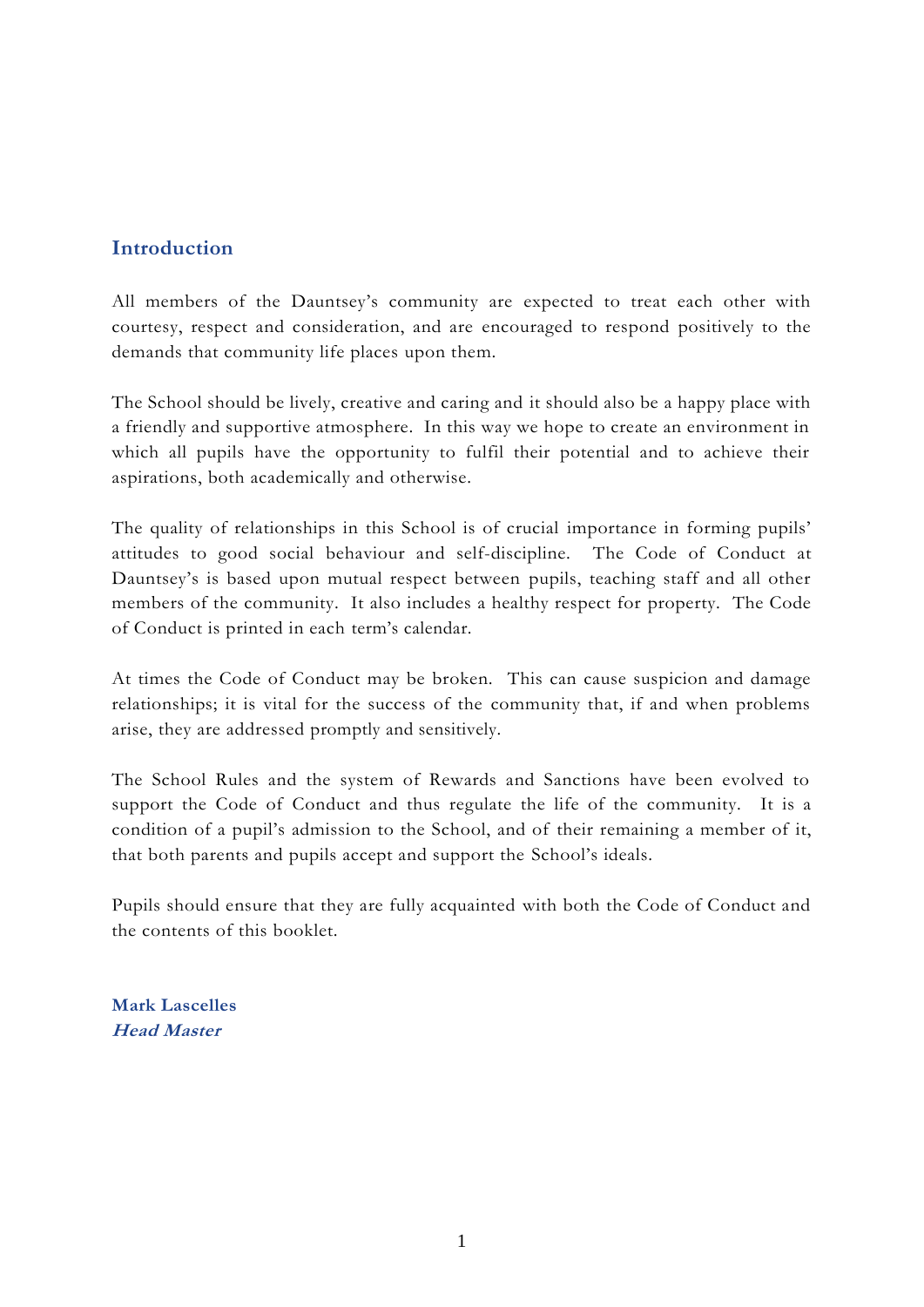## **The Code of Conduct**

The Code of Conduct is based on a need for mutual respect and trust. All members of the Dauntsey's community have the right to experience a well-ordered environment that is conducive to study. This right can be achieved only when all members of the community accept their obligation to honour the Code of Conduct.

There are two main principles:

Everyone has the right to be treated with respect and to work in a clean, calm and safe environment.

This means:

- 1. treating everyone with courtesy, respect and consideration
- 2. showing respect for others by working sensibly in lessons and not disrupting the learning of others
- 3. caring for all members of the School community, for the buildings and equipment, and for the quality of the environment
- 4. showing consideration for others by moving around the School quietly and carefully
- 5. showing respect for the property of others
- 6. not saying or doing anything that is unkind and could be considered as, or encourages, bullying.

Everyone is expected to make the most of their time at school; all are asked to be punctual and well prepared for both lessons and other activities.

This means:

- 1. coming properly dressed and bringing everything you will need for lessons
- 2. arriving in plenty of time for the start of lessons
- 3. completing all work and prep on time, and to the best of your ability.

Dauntsey's is the place you come to work. Make sure you always do your best.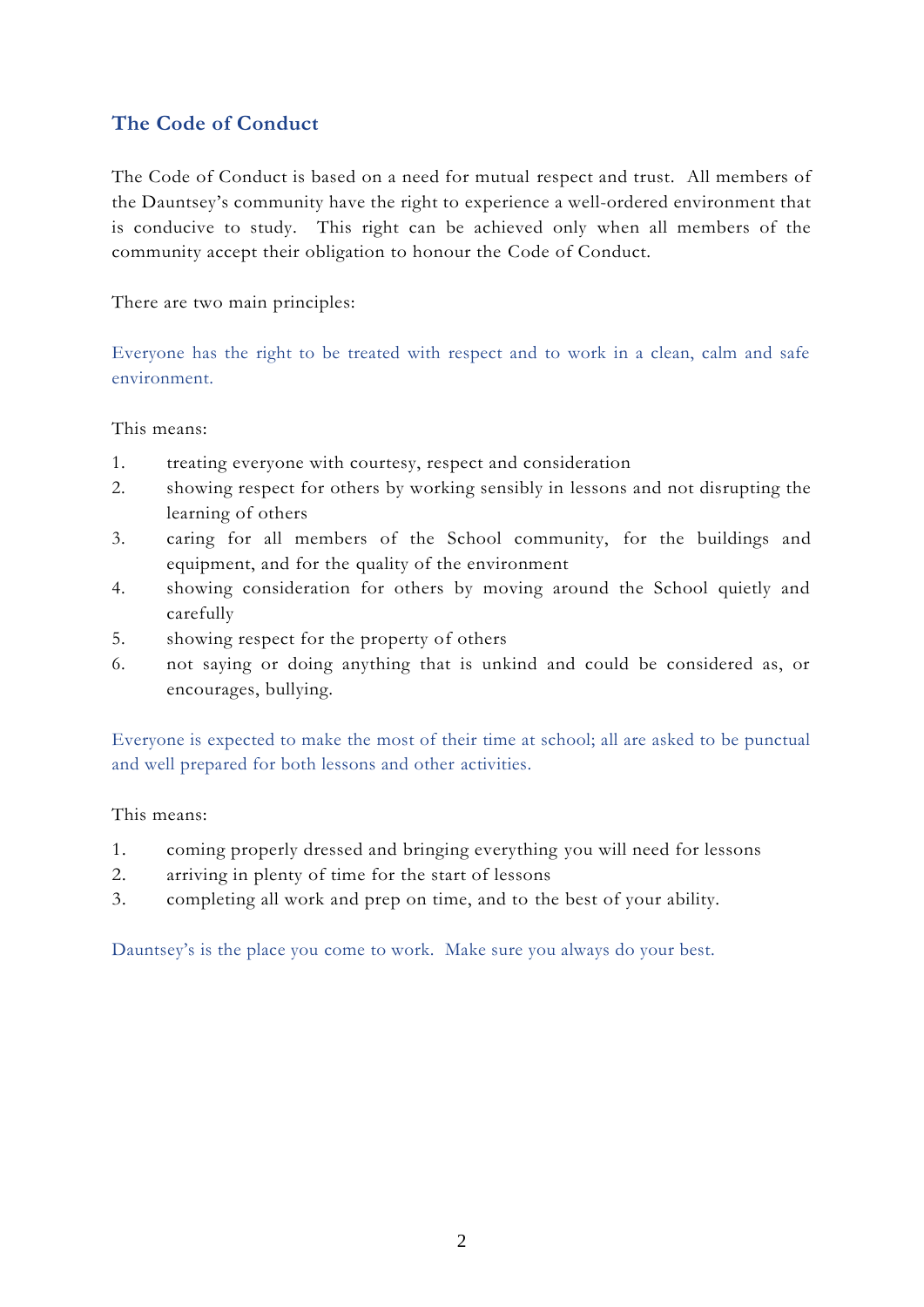## **The Library Code of Conduct**

The Library is an area for silent and independent study.

#### **General**

- Work alone and in silence.
- Always ensure that you have work to do in Private Study lessons in the Library. At other times only use the Library if you have work to do, or for quiet reading.
- Food and drink, with the exception of a water bottle, may not be brought into the Library.
- Mobile phones should be switched to 'silent'.
- Pupils are responsible for all items borrowed and will be required to pay for any lost or damaged items.
- Pupils in PE kit must wear tracksuit trousers (unless the rule is relaxed when Summer uniform is allowed).

## **Computers**

- The computers in the Library should only be used for educational purposes.
- There should be no more than one person to a computer at any time.
- This Code of Conduct applies at all times, including breaks and evenings, and to all parts of the Library.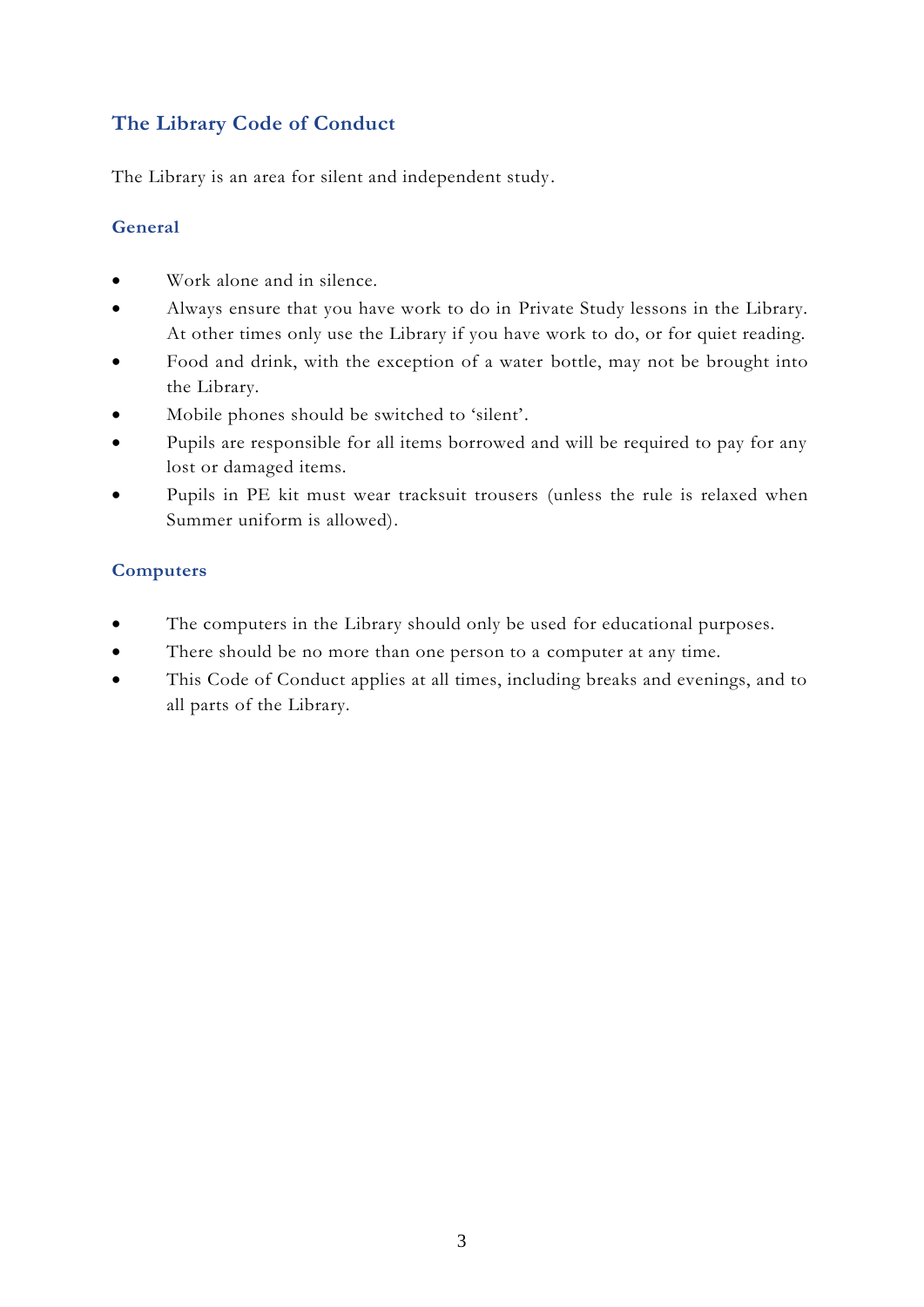## **ICT Acceptable Use Policy**

Dauntsey's enjoys the privilege of a computer system with connection to the global ICT community and misuse of the system can cause significant disruption to the work of other members of the School. All users of the School's ICT facilities are deemed to have agreed with the conditions of the Acceptable Use Policy. This is published on Dauntseys.NET.

The key points of the AUP include:

- Access to the network is only possible with a valid username and password. The username uniquely identifies each individual, who is then personally responsible for all activity that takes place through the use of this username. Passwords must never be disclosed to any other person, either inside or outside School.
- Access to the Internet is both filtered and monitored in order to minimize the potential for harm to individuals by contact with materials that is defamatory, abusive, obscene, indecent, racist, sexist, in breach of copyright or otherwise inappropriate including material that seeks to promulgate terrorist activities and radicalist points of view.
- The use of e-mail and access to the Internet is only permitted once you have received your user name and password.
- During lesson and prep times the use of e-mail and access to the Internet from the School's computers and network should be for educational purposes only. Facilities for personal, social or non-educational use are provided at certain other specified times.
- Users must not:
	- ➢ Tamper with any school computing equipment, nor remove it from School.
	- ➢ Interfere with, or bypass, the security controls on the computer system.
	- ➢ Use technology in a way that causes hurt or harm to another pupil or to a member of staff.
	- ➢ Install, or alter, software on any of the School's computers.
	- ➢ Write computer viruses or knowingly introduce computer viruses.
	- ➢ Use any of the School resources or facilities to assist or support any illegal activity.
	- ➢ Knowingly attempt to access and download or upload Internet material that is hurtful, defamatory, abusive, obscene, indecent, racist, sexist, or in breach of copyright, or is otherwise inappropriate, including material that seeks to promulgate terrorist activities and radicalist points of view.
	- ➢ Send or store e-mails or attachments containing material that is hurtful, defamatory, abusive, obscene, indecent, racist, sexist, or in breach of copyright, or is otherwise inappropriate, including material that seeks to promulgate terrorist activities and radicalist points of view.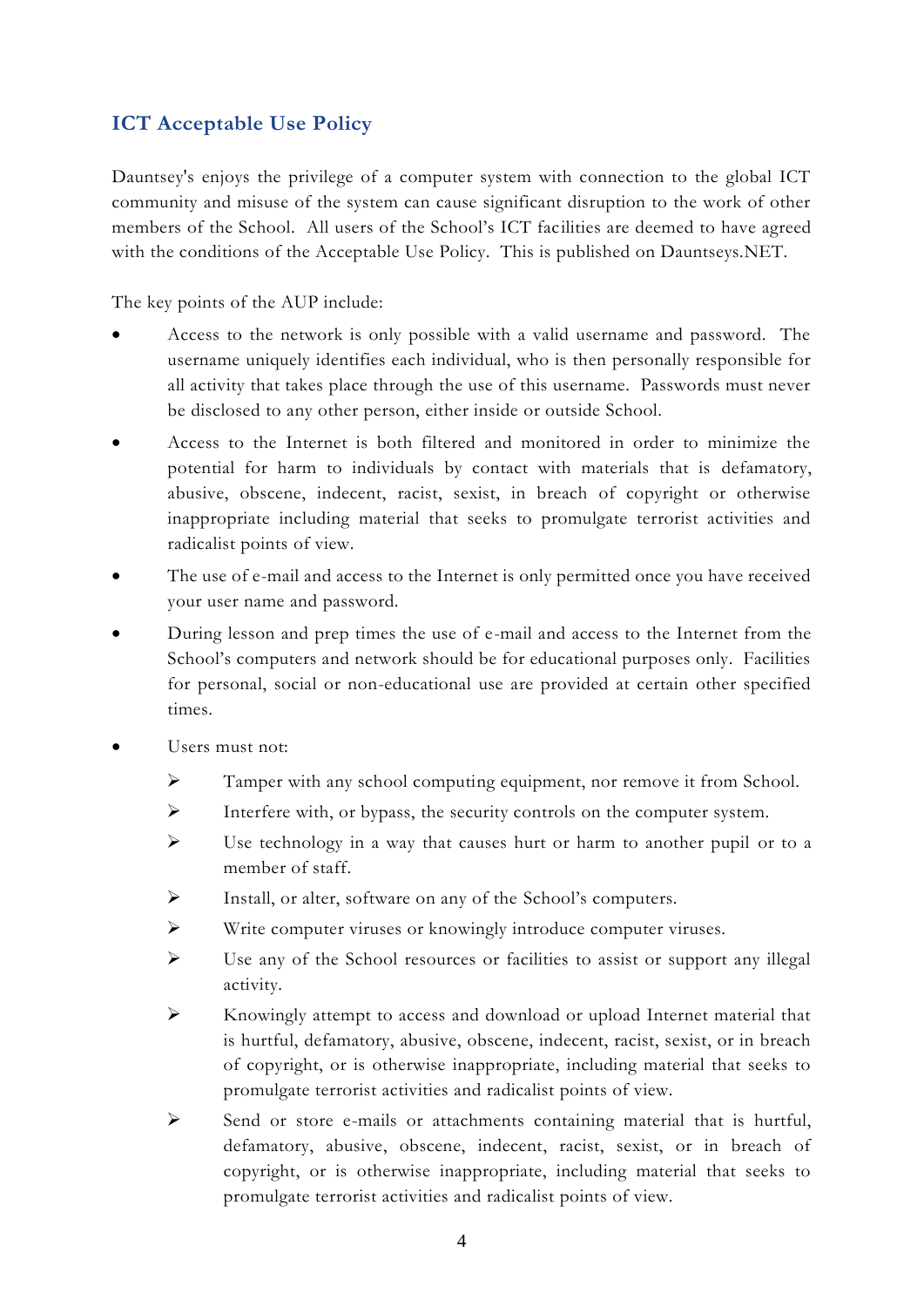- ➢ Publish material about, or on behalf of, the School on the Internet without first seeking authority from the Network Administrator or a member of the Senior Management Team.
- $\triangleright$  Make use of any electronic image(s) stored on the School network to create a meme, or other depiction, of another pupil or member of staff.
- ➢ Under data protection legislation and laws relating to confidentiality, publish personal details of identifiable individuals, even if accessed inadvertently, on the Internet without first obtaining the subject's permission or the permission of the subject's parent/guardian.
- $\triangleright$  Cancel or dis-apply the School auto-signature/disclaimer attached to all e-mail messages.
- ➢ Send or receive encrypted messages; if such a message is received it must be referred to the Network Administrator.
- ➢ Connect personal computers to the School wired network.
- ➢ Make use of any ICT facilities, whether within or outside the School, in a manner which may adversely affect the reputation of the School.
- ➢ Attempt to use an alternative means of gaining internet access on the School network in order to view material which is blocked by the School's filtering system.
- Users must:
	- ➢ Assume that all material on the Internet is protected by copyright and therefore treat such material appropriately and in accordance with the owner's rights – e.g. pupils must not plagiarize another's original work.
	- ➢ Tell IT Support or a Senior Member of Staff immediately if they have accidentally read, downloaded or have been sent inappropriate material, which might be considered to be hurtful, defamatory, abusive, obscene, indecent, racist, sexist in breach of copyright, or otherwise inappropriate, including material that seeks to promulgate terrorist activities and radicalist points of view.
	- ➢ Only connect personal computers to the School WiFi having followed the guidance provided by IT Support.
	- ➢ Have up-to-date Anti-virus software installed on personal pcs and laptops.
	- ➢ Be aware of the appropriate uses of Skype/Teams and ensure that, in all instances, they are protected by acting responsibly when using it.
- Users of cameras or mobile phones (with or without camera facilities) must adhere to the following guidelines: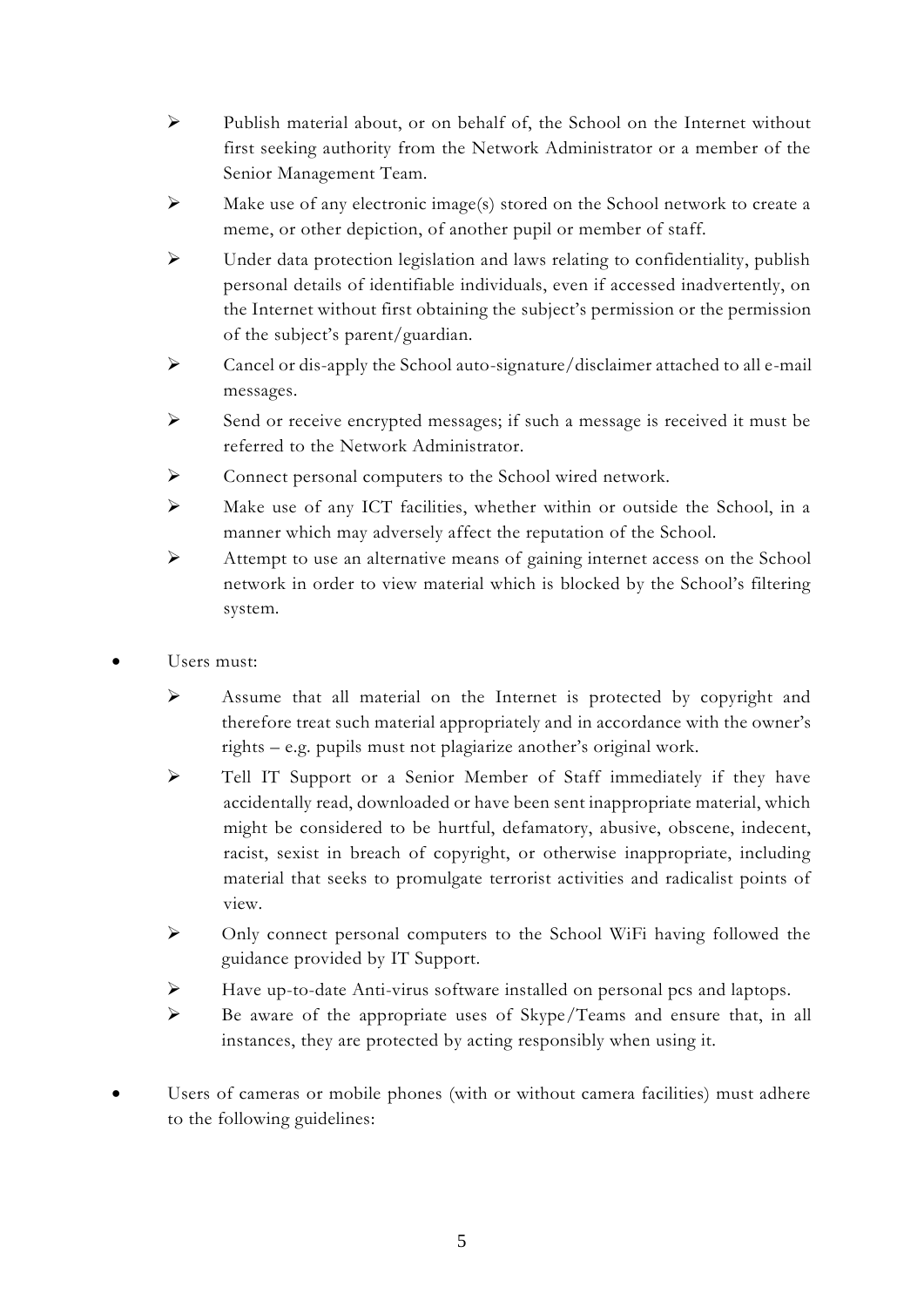- ➢ Using mobile phones or photographic material of any kind to bully, harass or intimidate others will not be tolerated and will constitute a serious breach of discipline, whether the device is used inside, or outside, School.
- $\triangleright$  Pupils may only use cameras (or mobile phones with camera facilities) with the express permission of the member of staff in charge of an activity and with the permission of those appearing in the image.
- ➢ All pupils must allow a member of Senior Management or their Housemaster or Housemistress access to images stored on mobile phones and/or cameras. If it is believed by such persons that they are inappropriate in terms of being hurtful, defamatory, abusive, obscene, indecent or racist or that they might be used to bully, harass or intimidate others, they must delete images if requested to do so by a member of Senior Management or their Housemaster or Housemistress.
- ➢ Posting of photographic material on websites such as YouTube, Facebook, Instagram etc. which, in the reasonable opinion of the Head Master, is considered to be offensive, hurtful to others or potentially damages the reputation of the School is a serious breach of discipline and will be subject to disciplinary procedures whatever the source of the material. This is the position whether the electronic device used belongs to the School or is a separate device operated in the pupil's home or in School.

Users of ICT equipment must be aware of the following points:

- 1. Individuals will be held personally responsible for all material that they have placed on a website and for all material that appears on a website for which they are the account holder.
- 2. If the Head Master has reasonable grounds to believe that a pupil's mobile phone, camera or personal laptop contains image(s), text message(s) or other material that may constitute evidence of criminal activity, he may hand the phone, camera or laptop to the police for examination.
- 3. Use of cameras, mobile phones with camera facilities or laptop computers in breach of this policy may result in confiscation of the equipment for a period of time deemed reasonable by the Head Master, and the pupil may be permanently prevented from bringing a camera, mobile phone or laptop onto School premises in future.
- 4. A pupil must not expect to keep his/her place in the School if he/she is responsible (in the sense explained above) for material on his/her own, or another, website that would be a serious breach of School rules in any other context.
- 5. Any misconduct, as outlined in this document, outside School will be liable to School discipline if the welfare of another pupil or the culture or the reputation of the School is placed at risk.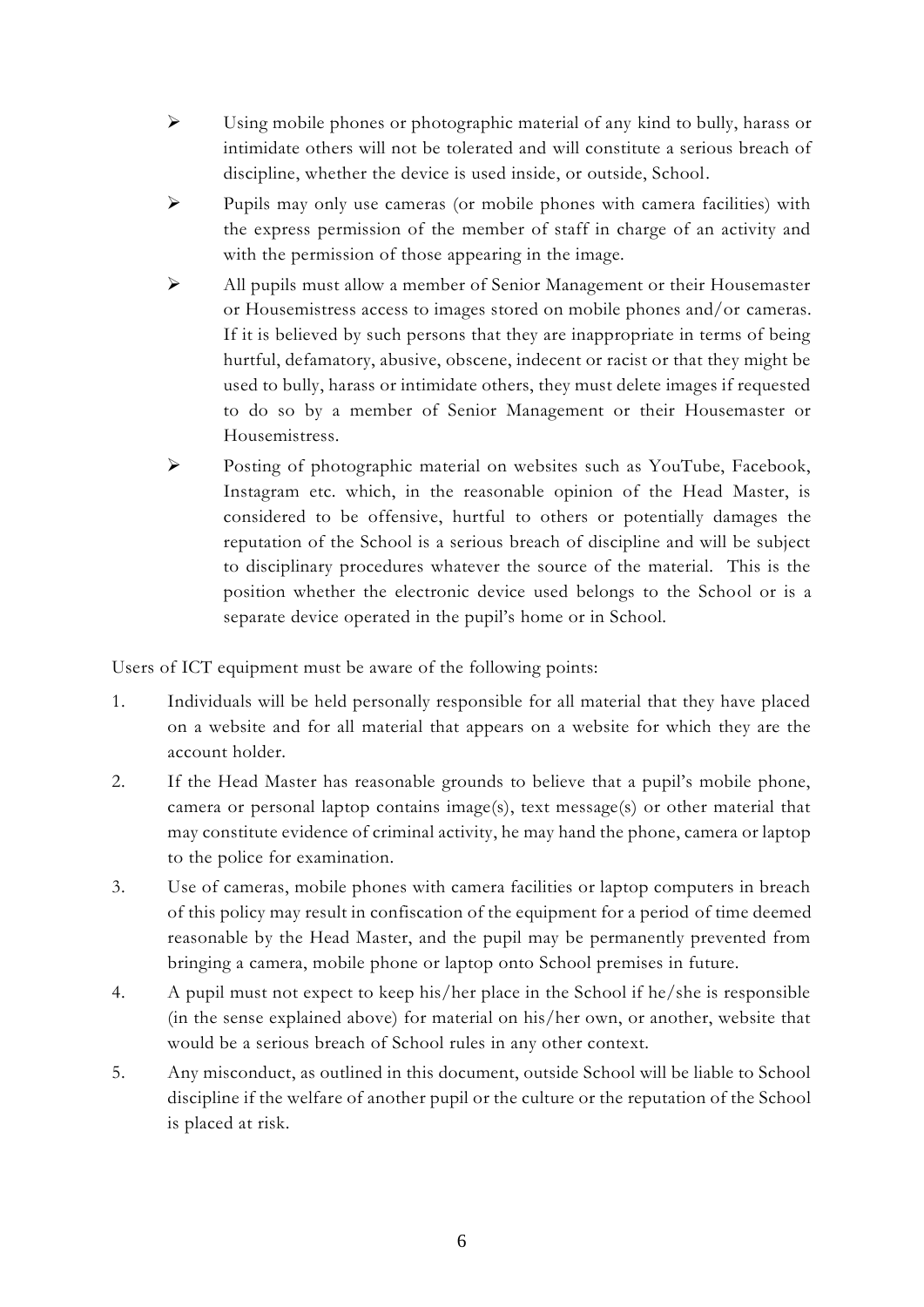- 6. Failure by a pupil to abide by these guidelines may result in legal action being taken against them by any individuals, entities or organisations who consider that they have been slandered or defamed.
- 7. For their own protection and that of others, pupil use of e-mail and of the Internet is monitored by the School. It is important to remember that once an e -mail, or anything downloaded from the Internet, has been deleted, it can still be traced on the system.
- 8. An individual immediately loses control of any image or text that is sent to others, or placed on the Internet, since it can be copied, altered and retained.

The sanctions for any pupil misusing the facilities will depend upon the nature of the incident. They will range between:

- a Saturday evening Detention plus the possible withdrawal of unsupervised access to the network for up to one week and
- temporary or permanent exclusion at the Head Master's discretion.

In addition, a pupil (or their parents) may also be asked to pay for any significant expenditure, or indemnify any significant liability, incurred by the School as a result of the breach.

## **Individuals must be aware that in breaching any of the above guidelines they may also be acting illegally.**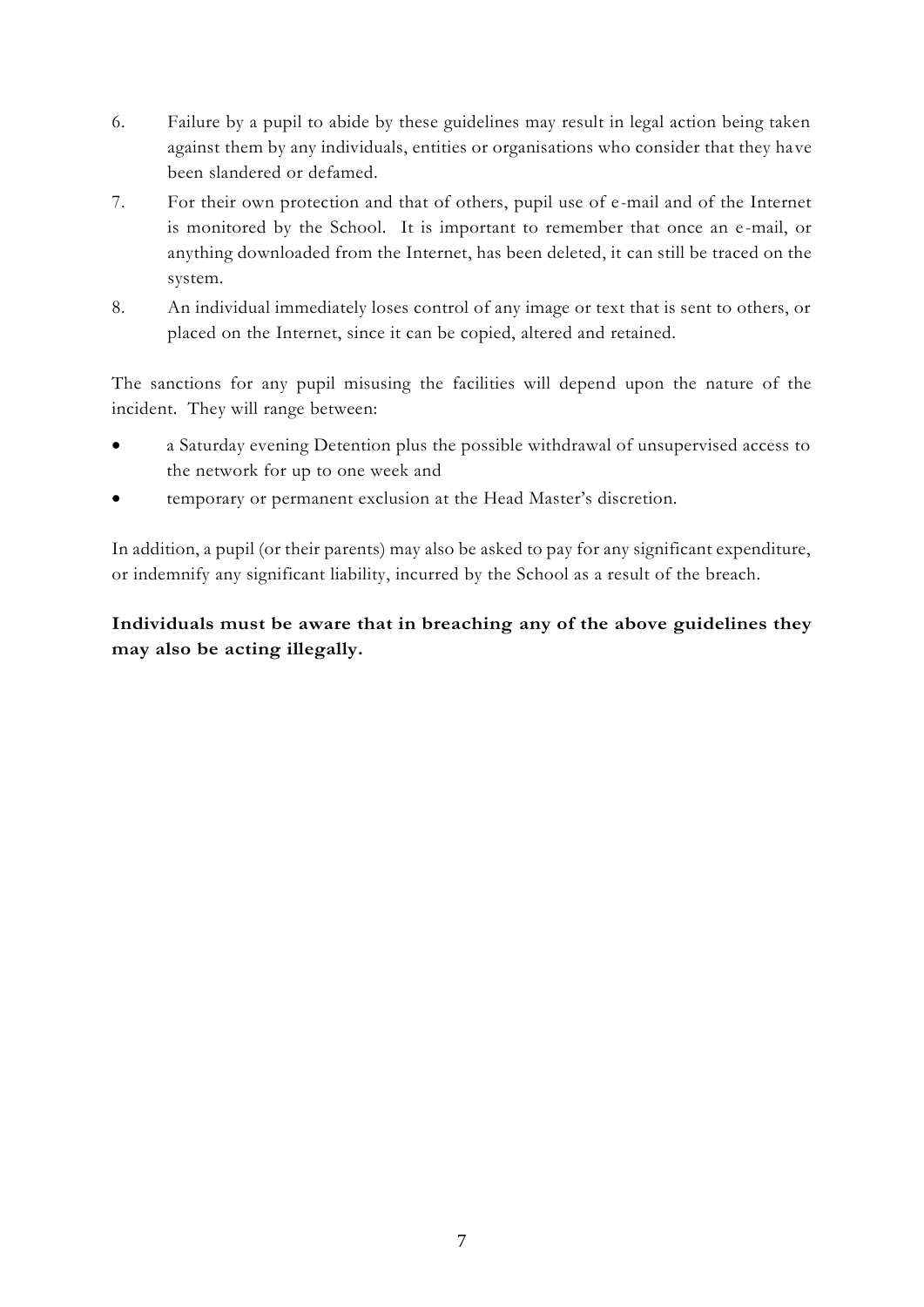## **School Dress Code - First to Fifth Forms**

#### **Boys**

- **•** Blazer
- **•** Dark charcoal grey trousers
- **•** Black belt
- **•** Sky blue Oxford shirt (long or short sleeved)
- **•** Blue V-neck pullover with crest
- **•** Black socks
- **•** School tie
- **•** Black shoes

#### **Girls**

- **•** Blazer
- **•** Blue Bedford check skirt (which should not be rolled up to make it shorter)
- **•** Charcoal grey trousers
- **•** Sky blue blouse (long or short sleeved)
- Blue V-neck pullover with crest
- Black tights or navy blue/black ankle socks
- **•** Hair accessories (black and blue)
- **•** Black shoes

*Shoes must always be polished and there should be no extremes of style. Boots are not allowed.*

**Jewellery** Rings and bracelets may not be worn, but a simple and discreet chain necklace is permissible. Boys may not wear earrings. If girls wear earrings there should be only one small sleeper/stud earring in each lower lobe. All jewellery must be removed for PE and games, and no responsibility can be accepted for losses. Make-up should not be worn in the First and Second Forms and, if worn, should be subtle and discreet in the Third, Fourth and Fifth Forms. Nail varnish is not to be worn by any pupils in the First to Fifth Forms.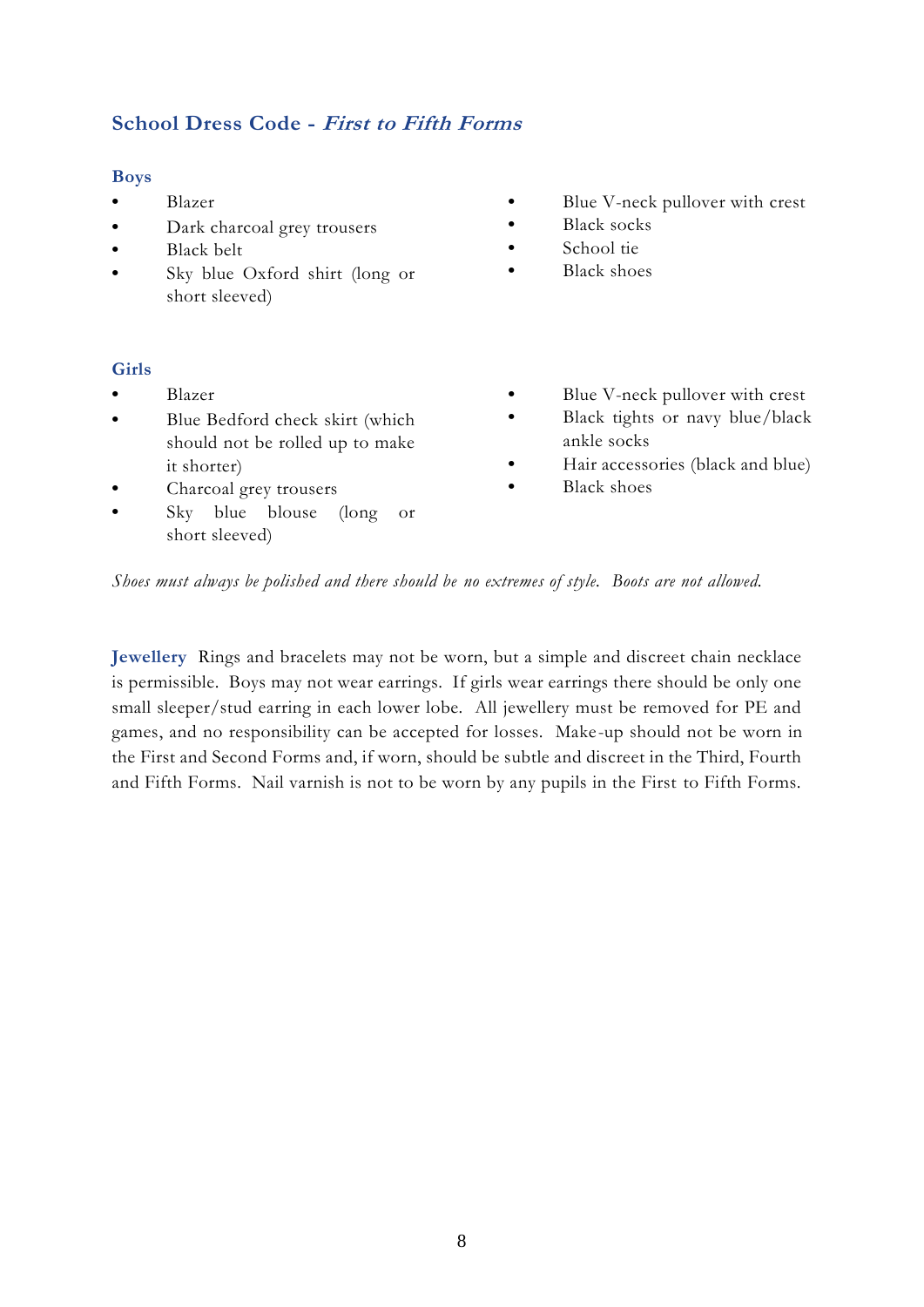## **School Dress Code - Sixth Form**

Sixth Form pupils are not expected to wear School uniform but their dress and appearance should be in a style that would be appropriate for a formal business environment. The following guidelines may help in deciding what is appropriate.

| <b>Boys</b> |                                                                                                               | Girls |                                                                                                                                            |  |
|-------------|---------------------------------------------------------------------------------------------------------------|-------|--------------------------------------------------------------------------------------------------------------------------------------------|--|
|             | A tailored suit or a tailored sports<br>jacket/blazer with formal trousers<br>(proper chinos are acceptable). |       | A tailored suit or a tailored jacket,<br>formal skirt, dress or trousers. The<br>skirt or dress should be of<br>approximately knee length. |  |
|             | A formal collared shirt with tie.                                                                             |       | A formal blouse or top.                                                                                                                    |  |
|             | A sweater, waistcoat or cardigan may<br>be worn over a shirt and tie                                          |       | A sweater, waistcoat or cardigan may<br>be worn over a blouse or top                                                                       |  |
|             | Practical and smart footwear.                                                                                 |       | Practical and smart footwear.                                                                                                              |  |
|             | A top coat may be worn, but this must<br>be in addition to the required jacket.                               |       | A top coat may be worn, but this<br>must be in addition to the required<br>jacket.                                                         |  |
|             | Jewellery, if worn, should be discreet.<br>Earrings may not be worn.                                          |       | Jewellery and make-up, if worn,<br>should be discreet. If earlings are<br>worn there should be only two in each<br>ear.                    |  |

- **Corduroy, denim, canvas, fur or fleece clothing (including coats) or shoes are not appropriate.**
- **Clothes should not be over-sized or under-sized, unclean or in a state of poor repair. Clothes and shoes should not be of an extreme colour or style, but discreet.**
- **No exposed midriffs or low-cut tops. Underwear should not be visible.**
- **No jeans-style trousers, sweatshirts or hoodies.**

**If pupils or their parents have any doubt as to whether an item of clothing is suitable for School, they should consult the appropriate Housemaster/mistress. New Sixth Form entrants should confirm the sports they will be playing before purchasing games kit.**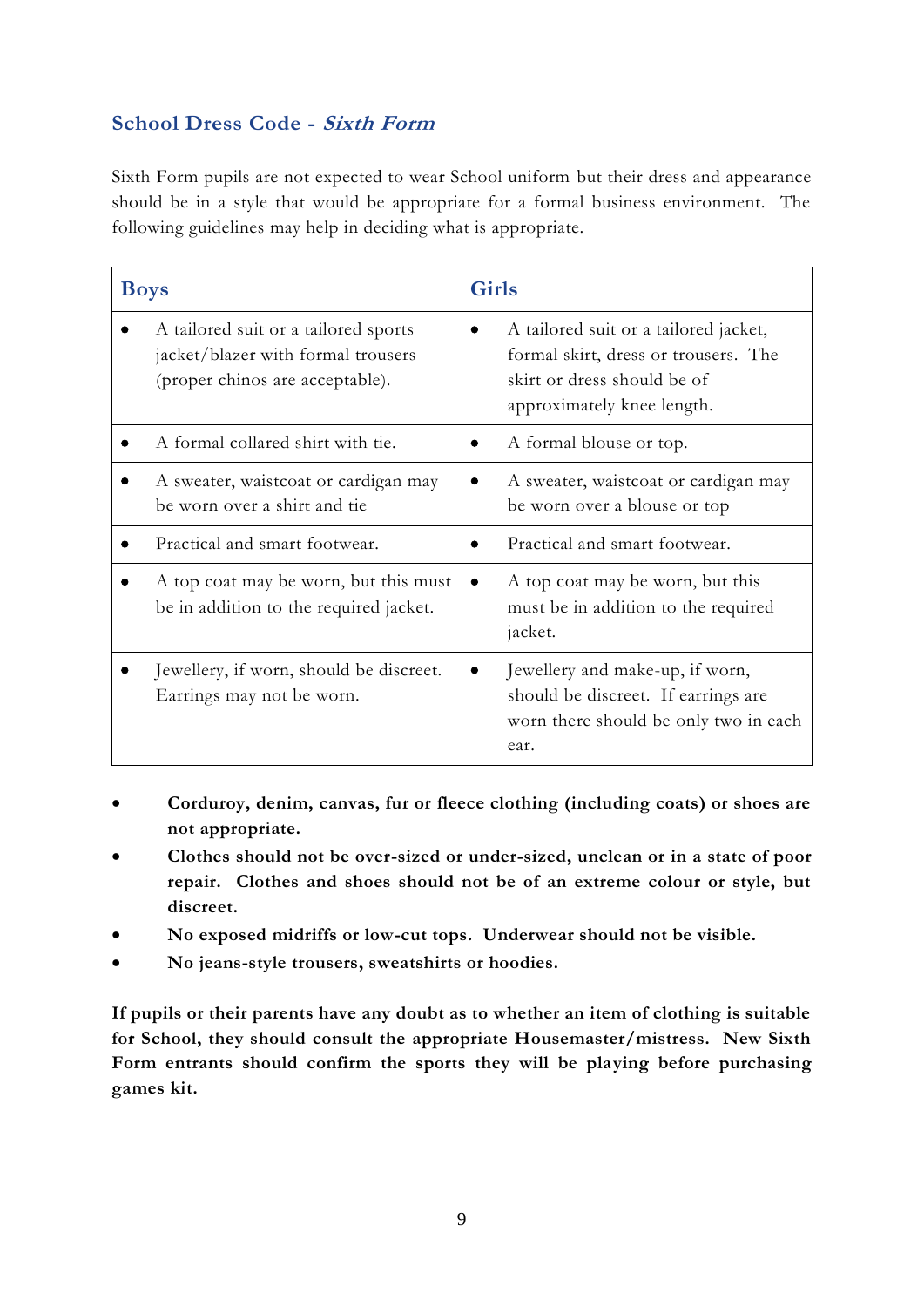## **Further Guidance on Dress Regulations**

#### **General**

School dress, as prescribed above and including School sports' kit, is to be worn until 5.30pm from Monday to Friday, and up to 1.30pm on Saturdays, after which pupils may change into their own clothes. However, if pupils are involved in matches or any other school activity, they must remain in uniform until their commitments are fulfilled.

Unless summer dress has been declared, all pupils in the First to Fifth Form are required to wear a blazer.

If a pupil wishes to adopt a particular style of dress because of their religious beliefs, they should consult the Head Master.

All day pupils should travel to School in full School uniform.

Between 8.00am and 4.00pm all pupils should be dressed in full School uniform. On certain occasions it might be necessary for pupils to wear School sports' kit to lessons; this should only be the case if it is a requirement of the lesson (for example A level Sports Studies) or special permission has been given by the member of staff running an official activity either just before or just after the lesson.

When this is necessary, all pupils must ensure that tracksuit trousers are worn.

After 4.00pm day pupils may wear their House sweatshirts/hooded tops as part of their games' kit if they are attending a club/activity; boarders can wear their House sweatshirts/hooded tops at this time.

**Jewellery** Nose studs, tongue studs and the like are not allowed under any circumstances.

**Hair** There should be no extremes of style, colour or cut.

**Boys:** Hair must be groomed and tidy; side burns should not be below the ear lobe and hair should be off the collar. Boys should be clean shaven.

Girls: If hair is worn long it must be kept groomed and tidy, or be tied back.

#### **School Transport**

Pupils using School transport are expected to travel to school in School uniform. They can return home in uniform or full School tracksuit.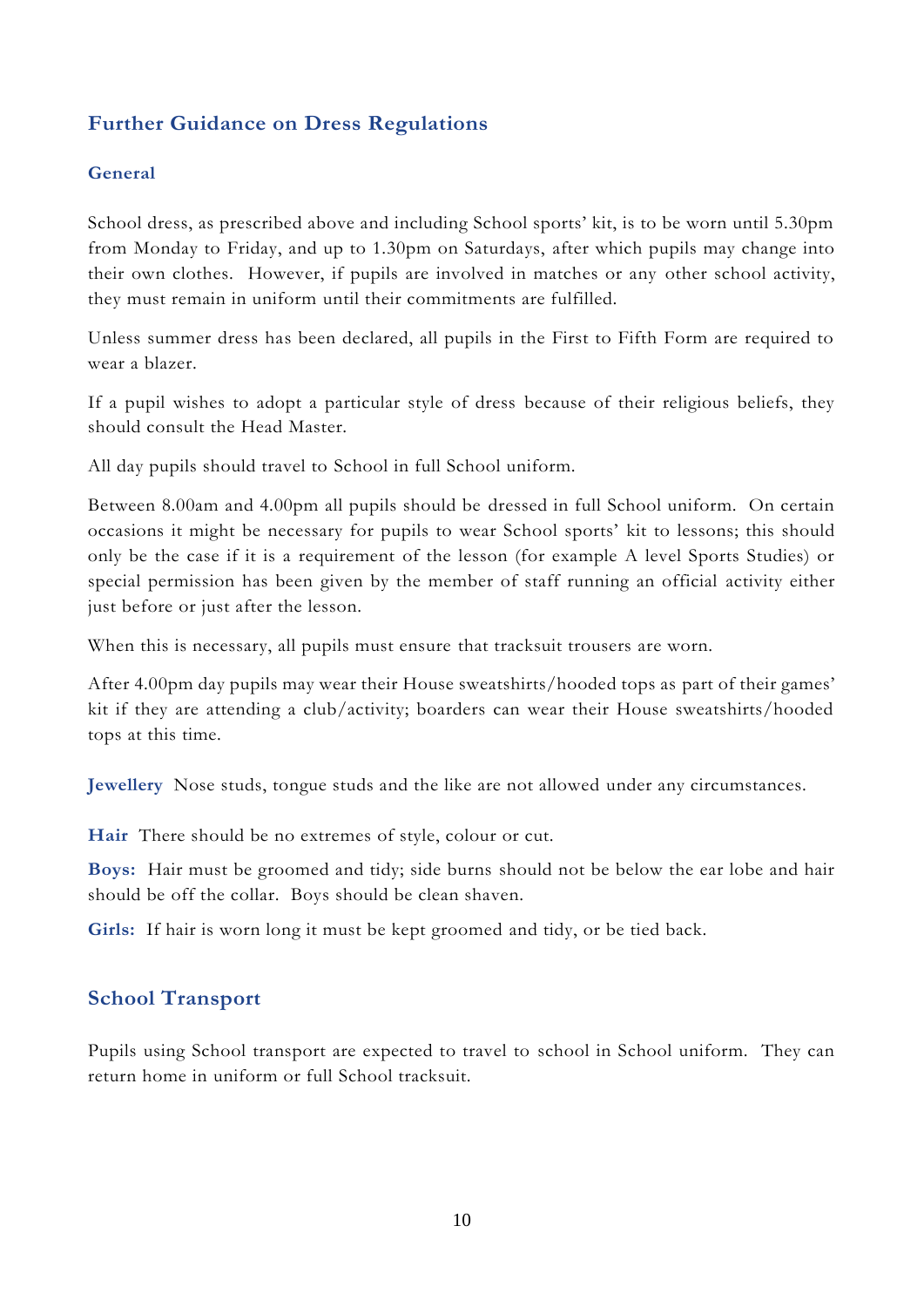## **Summer Uniform**

Once the Head Master declares 'Summer Dress' the following modifications are allowed:

#### **Boys - Sixth Form**

Jackets need not be worn. It is acceptable to wear a jacket without a tie. Only shirts with a formal collar should be worn - polo shirts are unsuitable. If the tie is removed, a jumper should not be worn.

#### **Fifth Form and below**

Pupils may choose not to wear blazer but a jumper cannot be worn without a blaz er. It is permissible still to wear a tie; this can be done with or without a blazer. If the tie is removed, a jumper cannot be worn. A short-sleeved shirt may be worn.

#### **Girls - Sixth Form**

Jackets need not be worn.

#### **Fifth Form and below**

Pupils may choose not to wear a blazer but a jumper cannot be worn without a blazer. A short-sleeved shirt may be worn.

#### **All pupils**

Jumpers should not be tied around the waist. If a T-shirt is worn under a shirt, it should not be visible.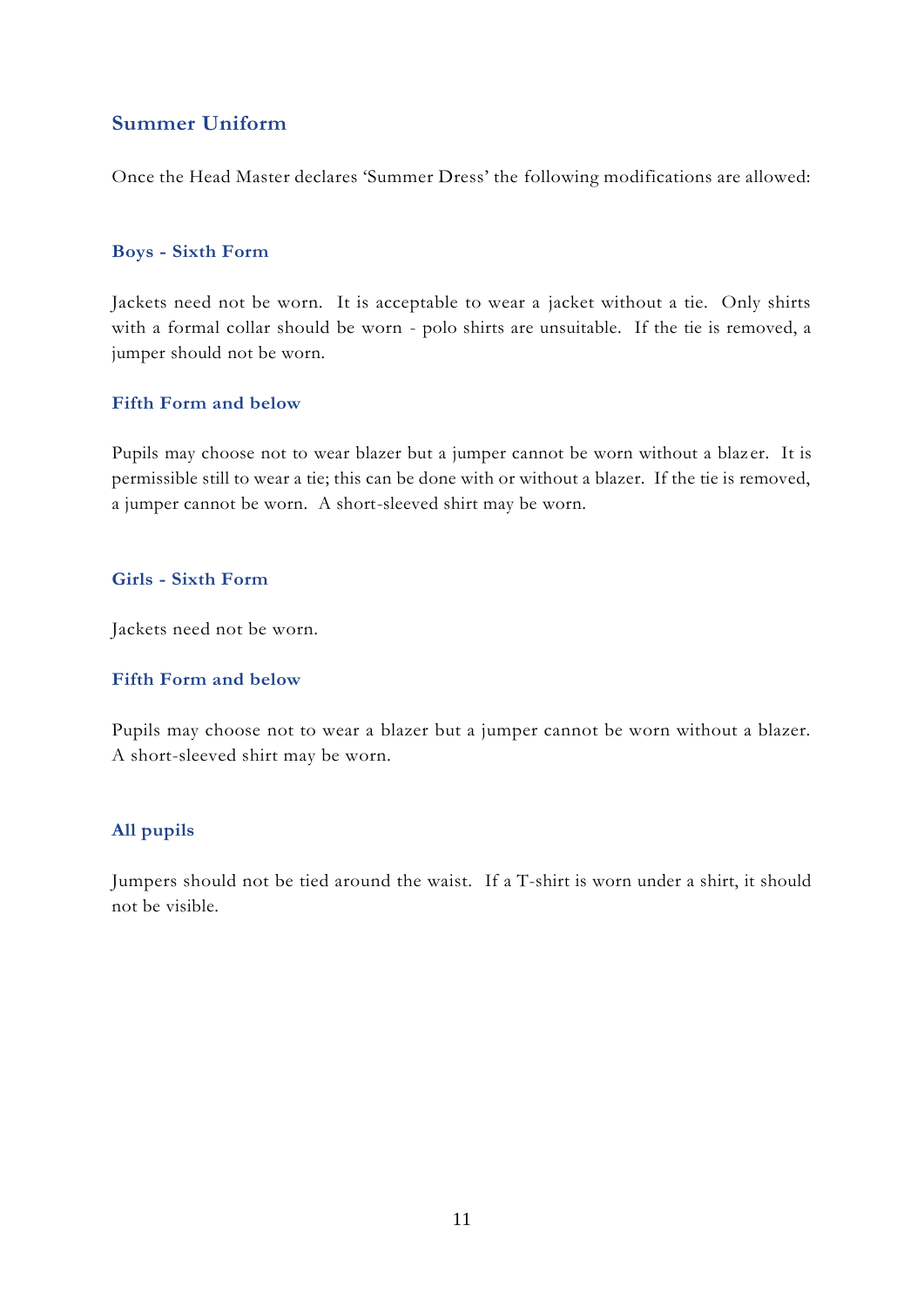## **Games Kit**

#### **Boys**

- Personalised sports bag
- School white polo shirt
- School white PE shorts
- School tracksuit bottoms
- School games fleece
- School padded coat or rain jacket (optional)
- White ankle socks
- School games socks
- Black rugby shorts
- Rugby shirt
- School cricket trousers (teams only)

#### **Girls**

- Personalised sports bag
- School white polo shirt
- School tracksuit bottoms
- School games fleece
- School padded coat or rain jacket (optional)
- School games leggings (optional)
- School running shorts (optional)
- White ankle socks/trainer socks
- School games socks
- School games skort
- School tennis skort (teams only)
- School cricket shirt (teams only)
- Shinpads for hockey
- Hockey stick
- Gum shield for hockey and rugby
- Black lycra shorts
- Black base layer top
- School swimming trunks
- Water bottle
- Indoor trainers
- Outdoor trainers
- Astro shoes
- Rugby boots
- Training tee (seniors)
- School swimming costume
- Shinpads for hockey
- Gum shield for hockey
- Hockey stick
- Tennis racquet
- Black base layer top
- Water bottle
- Indoor trainers (non-marking sole)
- Outdoor trainers
- Astro shoes
- Training tee (seniors)
- 

#### **Gum shields are compulsory for rugby and hockey**

*If any item of dress is found to be unacceptable, boarders will be asked to return to their Houses and change, and day pupils will be asked to report to House staff.*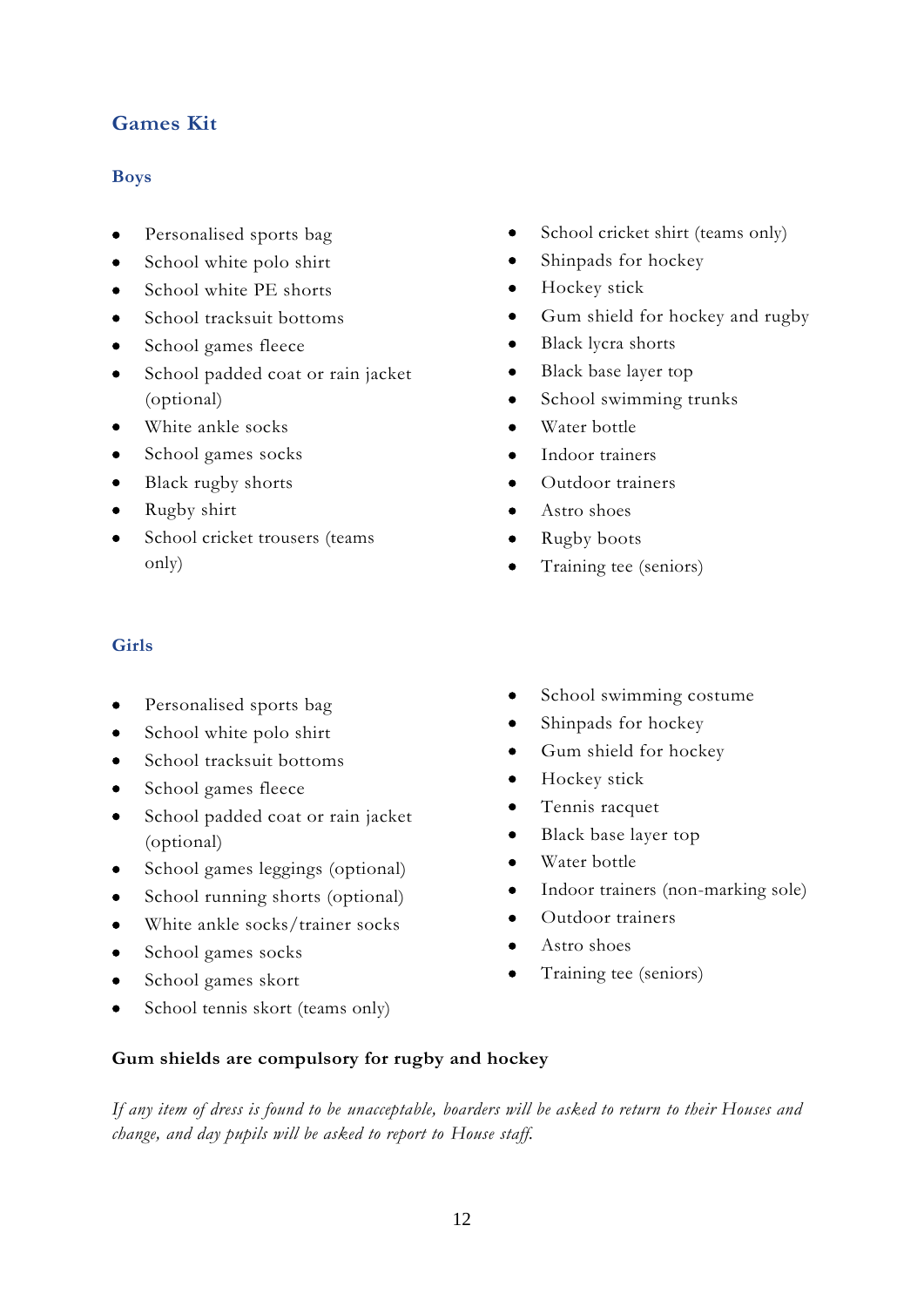## **School Rules**

A breach of common sense and trust is a breach of School rules.

- 1. All members of the Dauntsey's community are expected to abide by the Code of Conduct.
- 2. Any act of bullying, theft, blackmail, physical violence, intimidation or racism, constitute a serious breach of School rules, and all reported incidences of such behaviour will be thoroughly investigated.
- 3. Pupils must know, and comply with, the School Bounds Rules.
- 4. Pupils must know, and comply with, the School Dress Code.
- 5. Pupils must know, and comply with, the School rules on computer use and must abide by the ICT Acceptable Use Policy.
- 6. Smoking is not permitted, nor is the possession of tobacco. Chewing gum is not to be brought into School.
- 7. It is forbidden to purchase, possess or consume alcoholic drinks. However, in some circumstances, as explained in this document under the heading 'Alcohol', older pupils are exempt from this rule.
- 8. Misconduct of a sexual nature constitutes a serious breach of discipline.
- 9. It is forbidden to possess, or bring into School, unauthorised drugs.
- 10. The supply or possession of extreme pornography constitutes a serious breach of discipline.
- 11. Pupils, be they drivers or passengers, must be aware of, and comply with, the School driving regulations.
- 12. Personal behaviour should be discreet and seemly at all times and there should be no public displays of affection.
- 13. Pupils should respect the property of the School and that of all members of the community.
- 14. Pupils should be aware of, and comply with, the School safety rules.

Further guidance on the School rules is given in this handbook. In addition, the rules are posted on House notice boards.

The laws of the land circumscribe all School rules.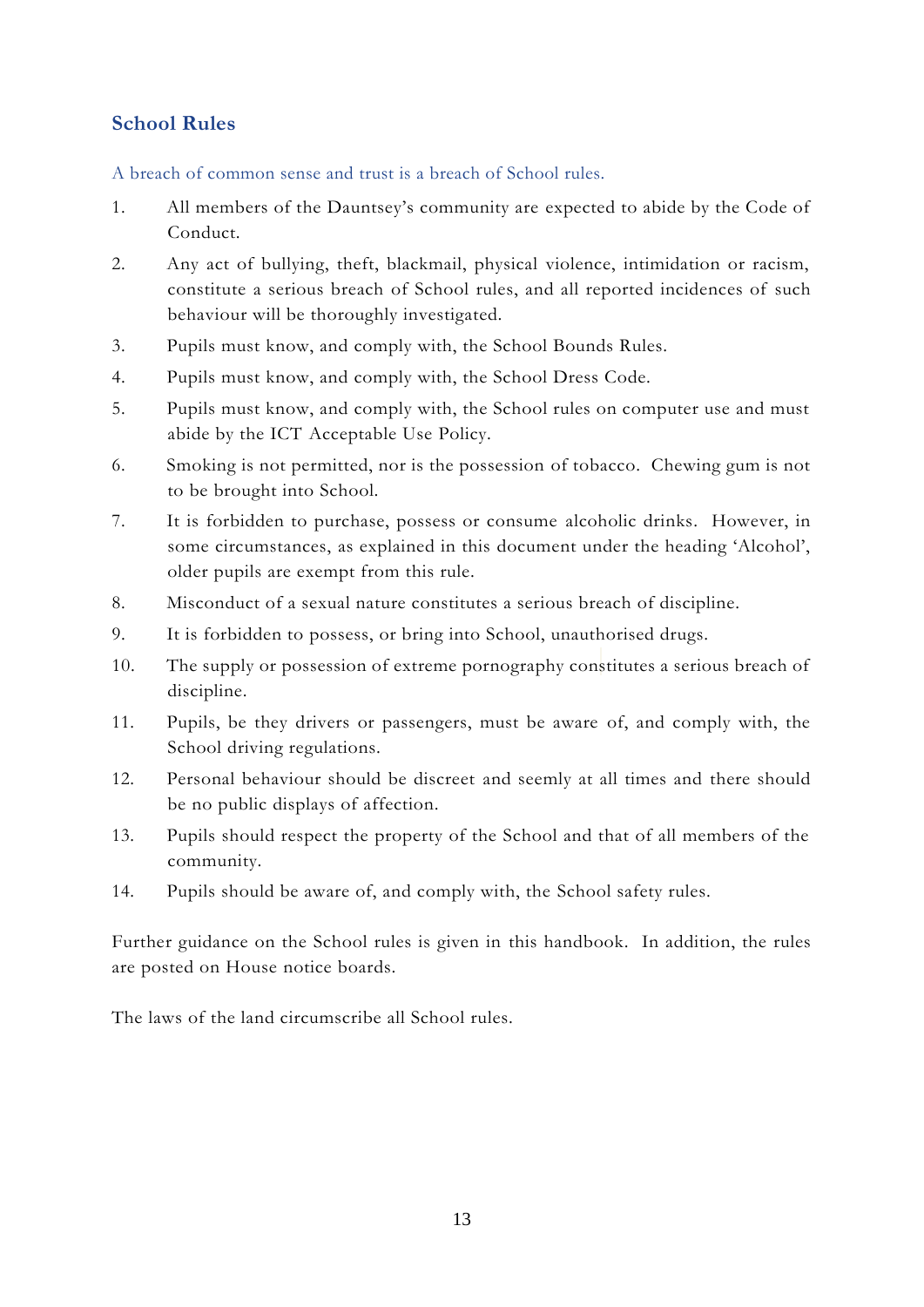## **Further Guidance on the School Rules**

#### **Behaviour**

As explained both in the Head Master's Introduction and in the Code of Conduct, pupils are expected to show consideration for all members of the School community, for the equipment and for the quality of the environment. In addition, they are expected to treat others with courtesy and respect. They should move around the School quietly and carefully, show respect for the property of others and work sensibly in lessons, thereby not disrupting the learning of other pupils. Any incidents of misbehaviour will be thoroughly investigated.

It is the School's policy to investigate all incidents involving Dauntsey's pupils, whether these occur on site or outside school, if the welfare of any individual in the School community or the reputation of the School is put at risk.

#### **Bullying**

Bullying, in any form, is not acceptable and will not be tolerated.

All pupils have the right to enjoy their time at Dauntsey's in an atmosphere of emotional and physical security, and we, the staff and pupils, will uphold that right. Pupils have the right to talk to any adult at any time about bullying in the knowledge that the resulting staff intervention will be designed to bring any bullying to an end, without damaging pupils' peer group relationships.

Bullying is considered to be any act that deliberately causes pain, unhappiness, humiliation or suffering to another. Bullying activities include isolated or repeated acts of physical violence, persistent verbal abuse, the sending of hurtful text and e-mail messages, and the use of social media sites. The deliberate exclusion of others from the social groups that form in Houses, classes, the dining room and elsewhere is also an act of bullying. The erosion of self-esteem, and, in certain cases, the taking or spoiling of possessions, may also be classed as bullying.

Further guidance is given in a separate document detailing the School's anti-bullying policy.

#### **Bounds**

In general, unless accompanied by a member of staff or taking part in an official school activity, no pupil may leave the main School grounds during the School day (8.25am-5.30pm), unless permission has been obtained from House staff. This includes pupils who are 'off games'.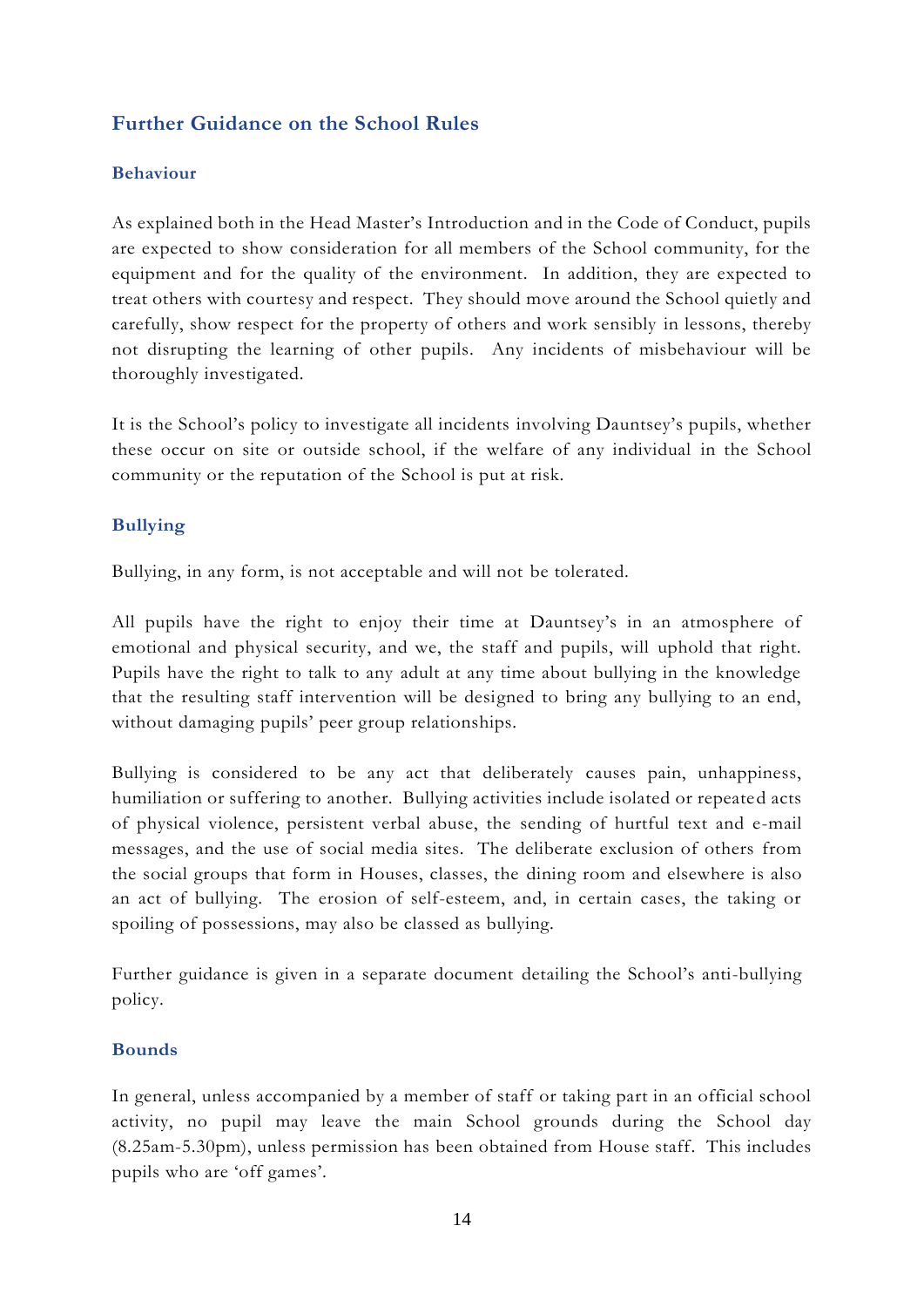There are a number of exceptions to this rule, however, and these are set out below.

1. **Upper School boarding pupils** may visit the village shop without staff permission at the following times:

| Mondays-Fridays | $1.15$ pm $-2.30$ pm            |  |  |
|-----------------|---------------------------------|--|--|
|                 | $4.00$ pm $-5.50$ pm            |  |  |
|                 | 7.00pm-7.45pm and 8.45pm-9.00pm |  |  |
| Saturdays from  | 12.45 $pm$ until 9.00 $pm$      |  |  |
| Sundays up to   | 9.00 <sub>pm</sub>              |  |  |

2. **Upper School day pupils** may visit the village shop without staff permission at the following times:

Mondays-Fridays 1.15pm-2.30pm

4.00pm-5.20pm (Sixth Form only)

- 3. Lower School pupils (day and boarding) may not visit the village shop at any time unless they have permission from their Housemaster or Housemistress.
- 4. On Upper School games' afternoons (Tuesdays and Thursdays), the shop may be visited from 3.30 pm if a games' activity has been completed.
- 5. Once purchases have been made from the village shop, pupils should return to the School grounds immediately. Pupils are not allowed in the areas behind the village shop, i.e. the housing estate, garages and grassed area near the village hall.
- 6. In exceptional circumstances boarding pupils may be given permission to visit the shop at other times in the evenings and at weekends.
- 7. When crossing roads outside School gates, pupils should use crossings, if available.
- 8. Trips to Devizes are arranged each week for Upper School boarding pupils and they may sign up for these without staff permission. Boarders who wish to visit another neighbouring town should obtain permission from House staff beforehand.
- 9. Other than to visit the village shop, and other than as described above, Upper School boarders may only leave the site with the permission of House staff.
- 10. No pupils are allowed outside paved areas of the main School grounds during the hours of darkness, other than as described above.
- 11. The Manor grounds are out of bounds to all except Manor pupils unless pupils are undertaking a recognised or supervised activity.
- 12. The Manor bounds rules for Lower School boarders are published separately.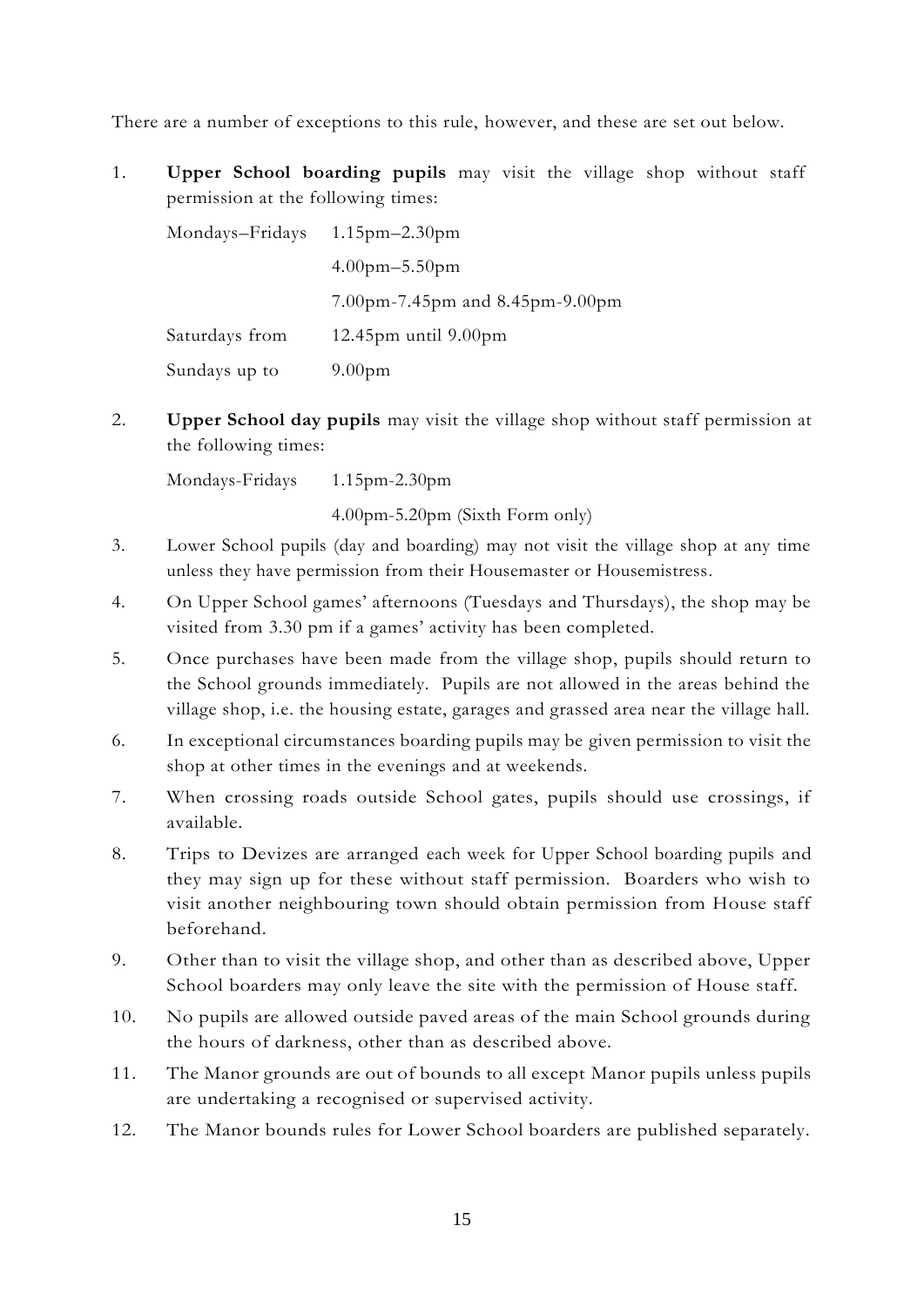- 13. The following are OUT OF BOUNDS to all pupils:
	- The Staff Common Room, staff studies and offices, the private accommodation of all members of staff and the gardens of staff homes, expect when accompanied by a member of staff.
	- The School Offices and Reception area, unless specifically required.
	- The kitchens, unless requested by a member of staff.
	- The area behind Jeanne House and the Lower School Centre.
	- All laboratories, pavilions, the Sports Hall and the Swimming Pool, except with staff permission.
	- The Memorial Hall lawn and all cricket squares.
	- Any licensed premises, other than the village shop (see alcohol rules).

All pupils, including those boarders who are resident on site during examination study leave, must know, and comply with, these rules.

## **Alcohol**

Pupils are forbidden to purchase, possess or consume alcoholic beverages. Exceptions to this are:

- Within the 17 Club by those who are members of the Club. Following the introduction of The 2003 Licensing Act, which came into effect in November 2005, the School has adapted its policy in order to conform to the regulations of the Act. This allows, in the case of older pupils, a sensible and reasonable approach such as might be found in the pupil's own home. Of course, the laws of the land circumscribe any School dispensation.
- Formal House/School dinners, directly under the supervision of members of staff. At such events only beer and wine will be available, and it will not be served to pupils below the Sixth Form, or to Sixth Form pupils when House staff know that there are family objections.

In addition it is forbidden to visit any licensed premises, other than the village shop. Exceptions to this are:

- Sixth Form boarding pupils with specific permission from House staff, and who are in possession of appropriate identification.
- Boarding pupils accompanied by parents/guardians, or who are the guests of other parents/guardians; House Staff should be made aware of all such instances in advance.

It is recognised that some parents may have objections to their sons or daughters using the dispensation set out above. House staff are glad to hear of such cases and to support parents accordingly.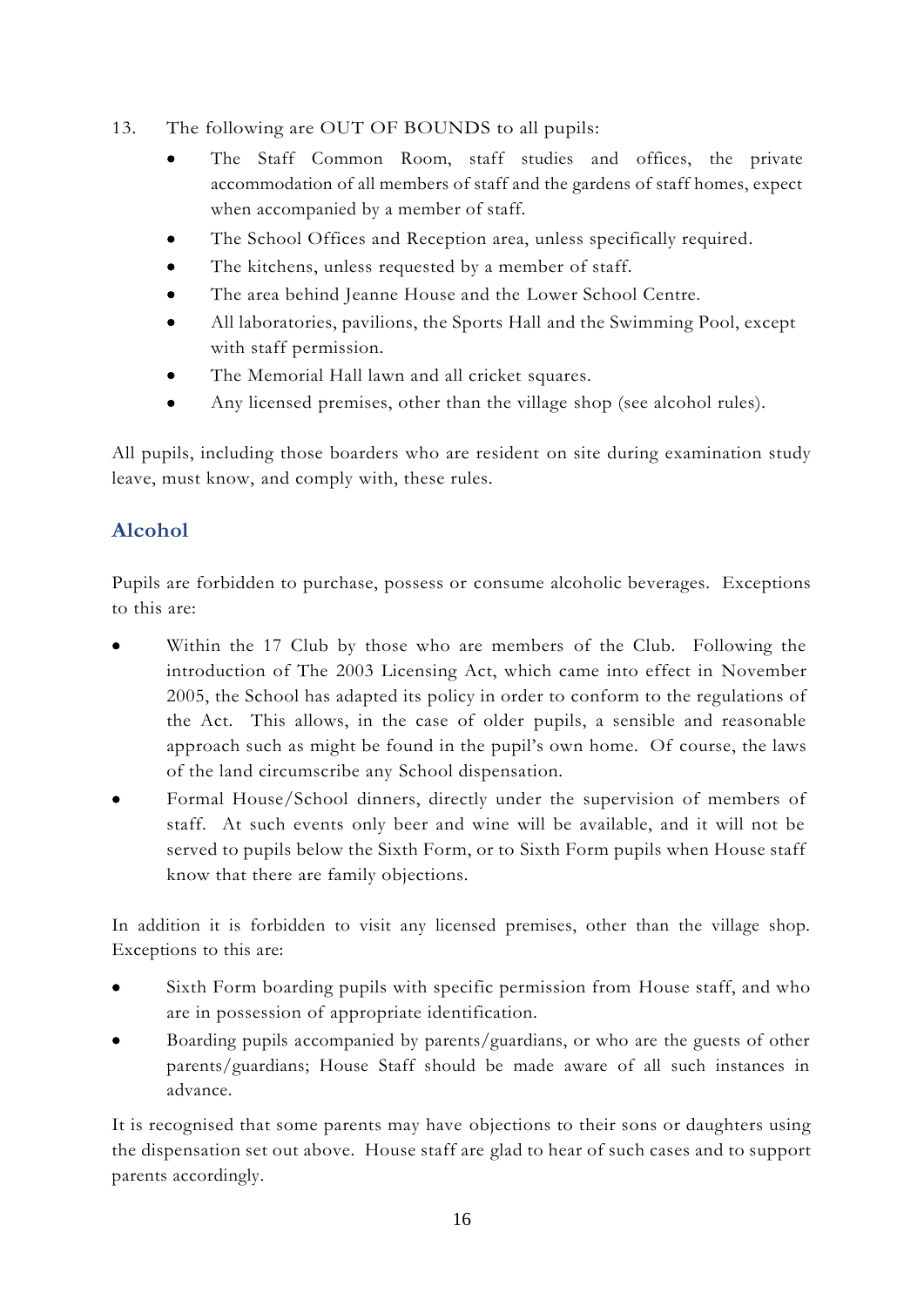Any pupil who breaks the rules on alcohol will be subject to the following sanctions:

#### **First offence**

Saturday evening detention. Parents informed.

#### **Second offence**

Saturday evening detention (parents informed), or temporary exclusion from School for up to 1 week.

#### **Third offence**

Temporary or permanent exclusion at the Head Master's discretion.

At the start of all 17 Club and House Parties a breathalyser will be used on a randomly selected group of pupils in order to ascertain if any of them have been drinking before the event. This will only be carried out by the Second Master or by a senior member of staff in his absence.

Sanctions will apply for a 12-month period from the date of the first offence. If any offence involves spirits, or medical intervention is required, a pupil should expect to be temporarily excluded from School. If a pupil brings any alcohol into the School, they should expect to be temporarily excluded.

## **Drugs**

It is forbidden to possess drugs of any kind, including those banned by the Psychoactive Substances Act, except where expressly authorised by the School Doctor or Senior Sanatorium Sister. Authorisation will only ever be given for a drug prescribed by a medically qualified practitioner or over the counter medicines. Parents should ensure that the pupil contacts the Senior Sanatorium Sister at the first possible opportunity with any medication or prescribed drugs. The sale, supply, possession or use of illegal drugs at any time constitutes a criminal offence whether on, or outside, School property and whether in term time or vacation. A pupil contravening these rules should expect that the Police will be informed, and the most likely outcome is that they will be required to leave the School.

The School also treats the possession, use, supply or sale of psychoactive substances as a substantial breach of School policy, and any pupil found to be in contravention of this policy is likely to be required to leave the School. The misuse of solvents is also forbidden.

If the Head Master feels there is reasonable cause, he may request a medically supervised test to establish whether a pupil has used illegal drugs.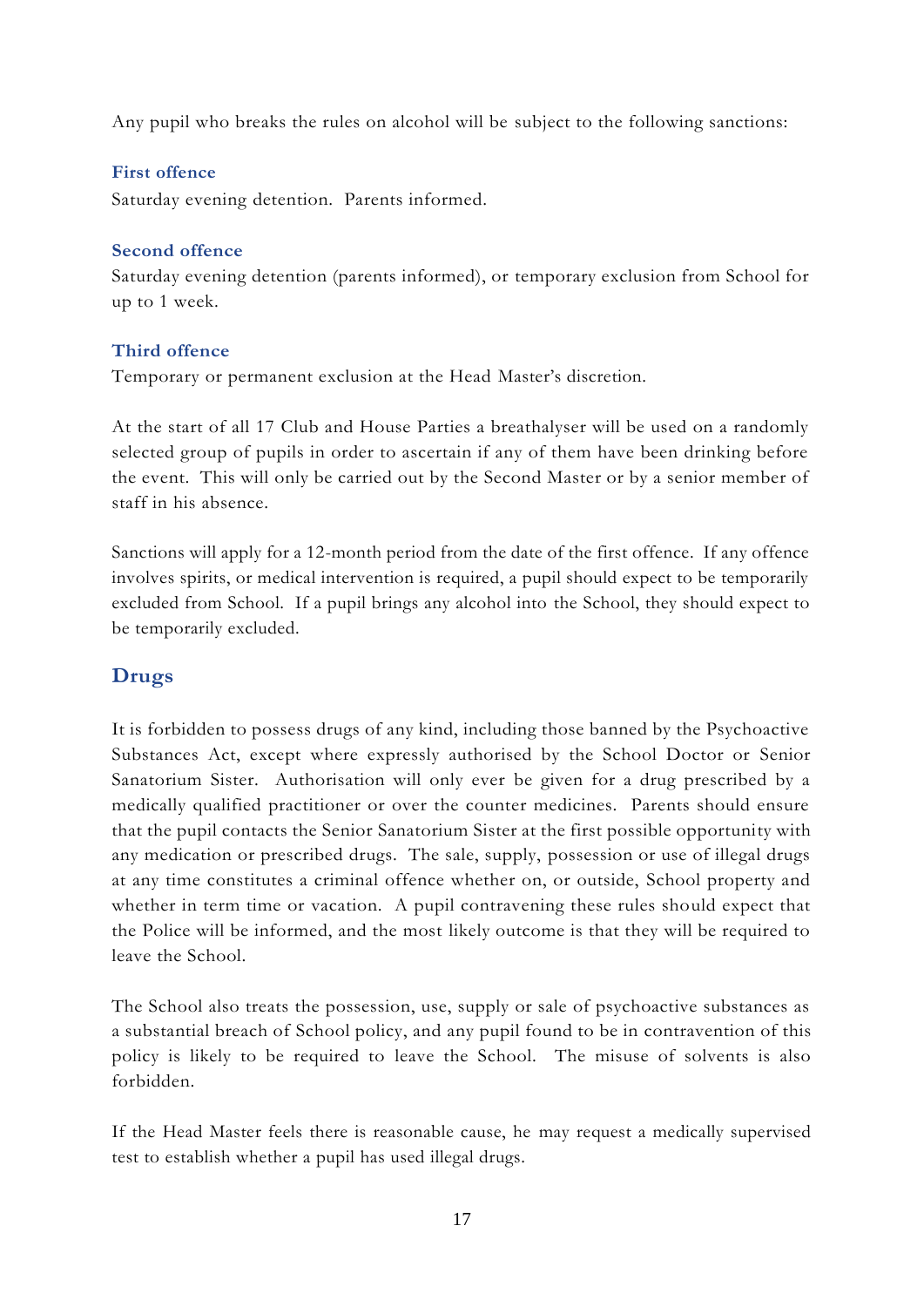## **Smoking**

Pupils are forbidden to smoke, or possess tobacco in any form; this includes electronic cigarettes and vapourisers. It is also forbidden to possess matches or cigarette lighters.

Any pupil who breaks the rules on smoking will be subject to the following sanctions, which will apply for a 12-month period from the date of the first offence:

#### **First offence**

Parents informed. Saturday evening detention.

#### **Second offence**

Parents informed. Saturday evening detention or temporary exclusion from School for up to 1 week.

#### **Third offence**

Temporary or permanent exclusion at the Head Master's discretion.

If an offence is serious it will assume greater gravity (e.g. pupils supplying tobacco to, or smoking in the presence of, pupils younger than themselves). Any pupil caught smoking a cigarette with a lighted flame inside a School building should expect to be suspended immediately. Any pupil caught smoking an electronic cigarette or using a vaporiser inside a School building will be punished with the sanctions outlined above. Pupils who are found in the presence of other pupils who are smoking can expect similar disciplinary action to be taken against them.

Pupils who feel unable to give up smoking will always be offered some form of medical support in the form of therapy or counselling. However, a pupil who persistently breaks the no smoking rules, and who has exhausted the normal disciplinary procedures, may expect to be asked to leave the School.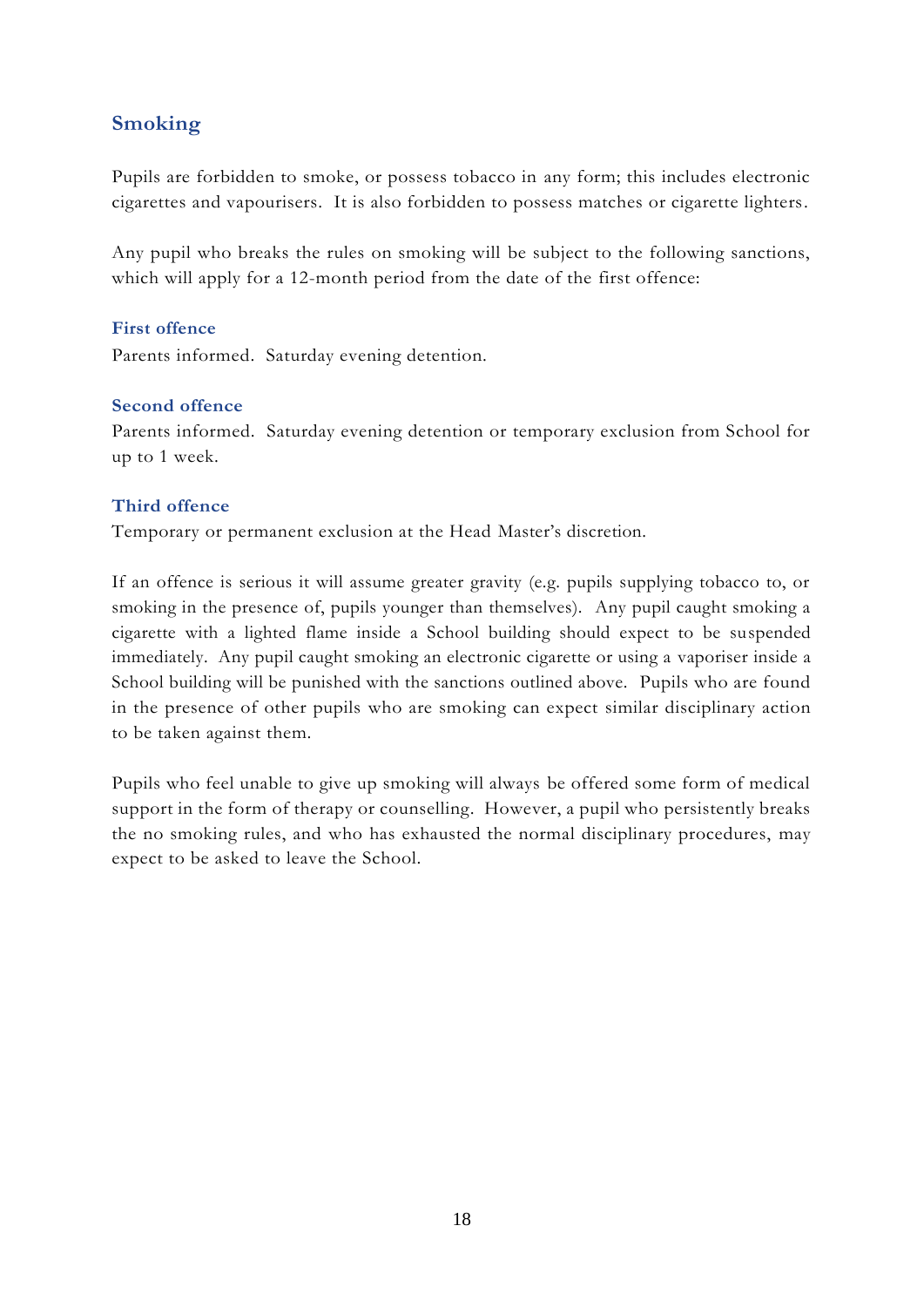## **Use of Mobile Phones around School**

#### **Rationale**

- The School recognises that personal communication through mobile technologies is an accepted part of everyday life and provide pupils and parents with a ready means of communicating. However, there is a need to set clear guidelines and limit their use during the School day.
- The School recognises the importance of technologies in mobile phones (eg camera and video recoding, internet access, playback, blogging etc) and therefore teachers may wish to utilise these functions to aid teaching and learning. However, the use of mobile phones in one lesson for a specific purpose does not mean that similar usage is acceptable in other lessons, unless instructed.

#### **Responsibility**

- The decision to provide a pupil with a mobile phone should be made by the parents or guardians. It is the responsibility of the parents or guardians to understand the capabilities of the phone and the potential use, and misuse, of these capabilities.
- The School cannot accept any responsibility for any loss, damage or costs incurred due to its use at School.
- Parents and guardians are reminded that in cases of emergency, the School Reception offers an appropriate point of contact and can ensure that a message reaches a pupil. This also reduces the likelihood of lessons or activities being inadvertently disrupted.
- It is strongly advised that pupils use passwords/pin numbers to ensure that unauthorised phone calls or messages cannot be made from their devices. It is also recommended that pupils mark their devices clearly with their names (invisible marker pens can be used).

#### **Acceptable Use in the Upper School**

- Mobile phones must be kept in 'silent' mode throughout the time that pupils are in School. They must not be used in Assemblies/Services or in the Dining Hall.
- Fourth and Fifth Form pupils may only use mobile phones in House areas, in the Library, or when a member of staff specifically requests their use in a lesson.
- When they are used, as explained above, it is important that they are used discreetly and that pupils display courtesy, consideration and respect for others.

#### **Acceptable Use in the Lower School**

- Mobile phones may be brought into School, but they should be handed to House staff on arrival.
- They will be locked away securely from  $08:20 17:20$  (Monday to Friday) and 08:20 - 12:45 (on Saturday).
- The Manor pupils leave their phones locked away safely at The Manor.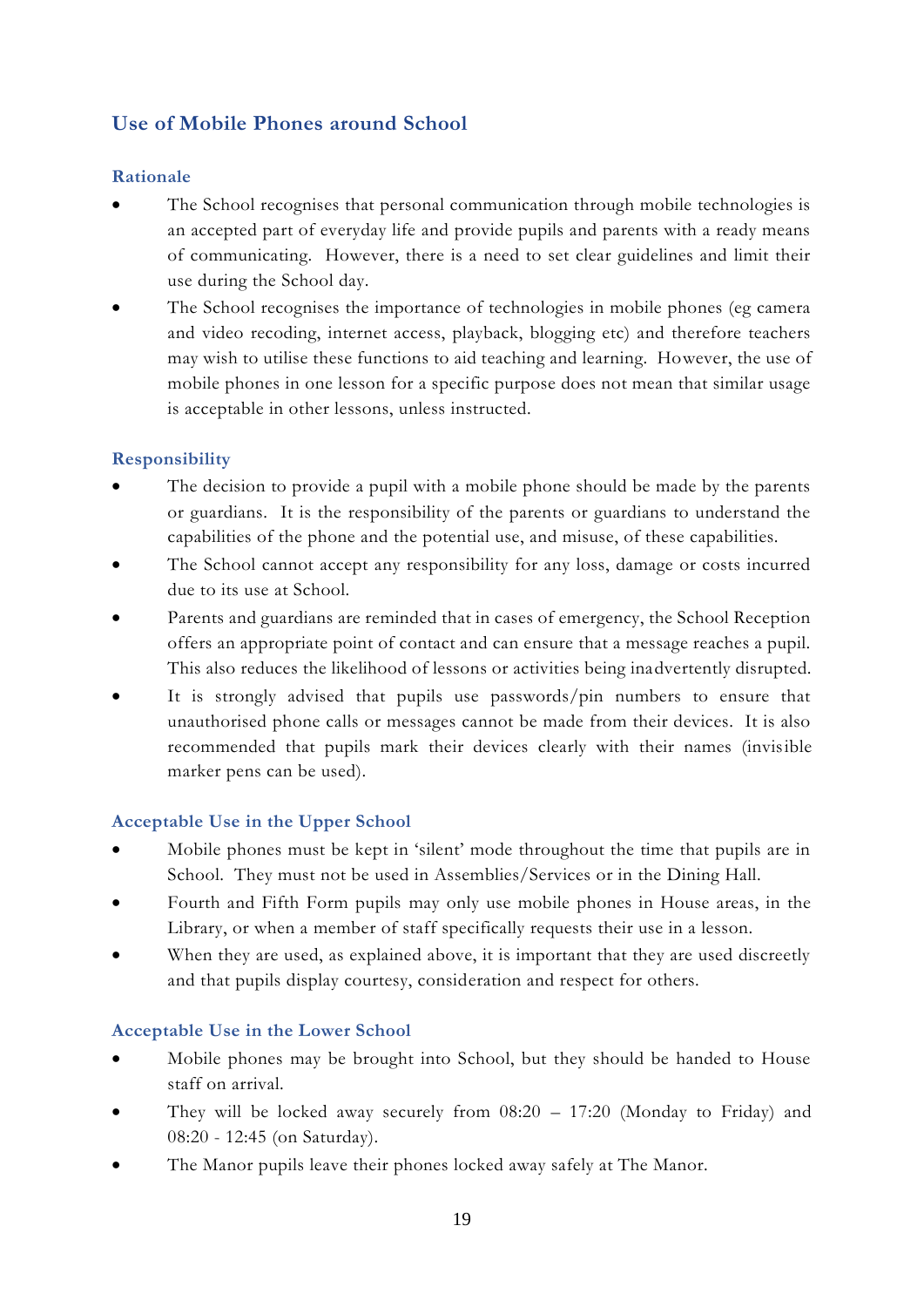## **Plagiarism**

Plagiarism is the reproduction, without acknowledgement, of work, including that of fellow pupils, either verbatim or in close paraphrase. In this context, the work primarily includes material taken from books, textbooks or downloaded from the internet.

The School takes allegations of plagiarism very seriously. Instances that are discovered in the Lower School will normally be punished with a School detention, during which the work will be repeated. In the Upper School, a pupil should expect to be punished with a Saturday afternoon detention for any internal piece of work that demonstrates clear signs of plagiarism. If plagiarism is detected in work that is to be submitted to an Examination Board as a piece of coursework, the Examination Board will normally be contacted and the consequences are likely to be very serious. In this final example, the pupil will be punished internally with a Saturday evening detention.

For all instances of plagiarism, the School will write formally to the parents of the pupil involved. In the event of a pupil repeating the offence, the consequences are likely to be much more serious and could involve suspension from School.

## **Property**

All property should be clearly labelled with the name of the owner.

Pupils should not:

- leave books and equipment lying around the School site; books and equipment should be stored in the designated areas or left on the green racks or in the pigeon holes by the glasshouse or the Dining Hall, for a temporary period of time
- borrow property, or money, including clothing and games kit, without the consent of the owner
- borrow or handle School equipment without the consent of a member of staff
- damage any School buildings or property belonging to the School or any other member of the community
- bring into School any mains electrical equipment, unless sanctioned by a Housemaster or a Housemistress
- bring large sums of money to School.

The deliberate removal or borrowing of School or personal property without consent for any period of time may be deemed an act of theft and will be dealt with very seriously indeed. All instances of theft will be thoroughly investigated, and the police will be informed in serious cases. Any member of the School found to be guilty of theft will be subject to a range of sanctions up to and including temporary or permanent exclusion.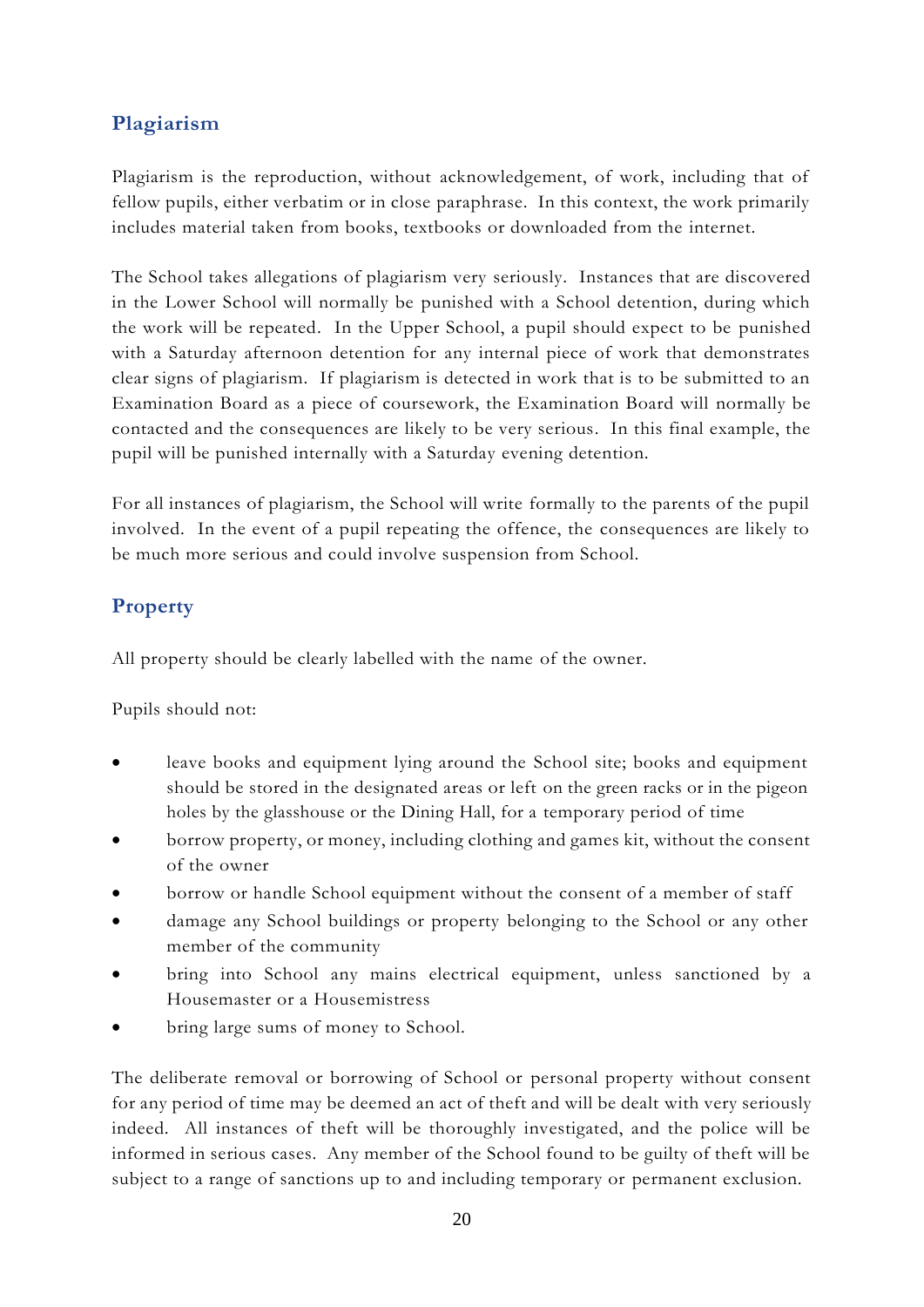Parents are advised to ensure that adequate insurance cover is in place to protect pupil belongings whilst on the School premises.

## **Protocol for the searching of the possessions of a pupil**

On occasions it may be necessary to search the possessions of a pupil. This can only be done once permission has been received from the Head Master or, in his absence, the Second Master. When the search is carried out, the pupil should be present, with an option to be supported by a member of staff, relative or friend of his or her choosing.

Where a pupil is unable to be present (e.g. if they are absent from School), they must be informed that a search is due to take place and given every opportunity to be present. If it is not possible for them to be present, they must be given the opportunity to nominate a friend or supporter who is able to be present whilst their possessions are being searched. It should be explained to the pupil exactly what is being sought, and they should be given the opportunity to discuss the situation before the search commences.

Anything found and subsequently confiscated should be formally recorded and acknowledged by signature by those present. Any item removed must be stored securely and a time frame for its return must be discussed with the pupil concerned.

## **Relationships**

The School is a completely co-educational environment and a close integration between pupils in the classroom, in extra-curricular activities and on the sports field is both expected and to be encouraged.

As in any community, however, it is sensible to have guidelines in place to inform all on what is considered to be an acceptable code of behaviour.

- There should be no public displays of affection.
- Pupils must be aware that being in close physical contact leaves them vulnerable to more serious accusations. In such cases sanctions are at the discretion of the Head Master and may involve the issue of a formal warning, suspension or, in extreme circumstances, expulsion.
- Pupils must be aware of, and adhere to, House visiting rules.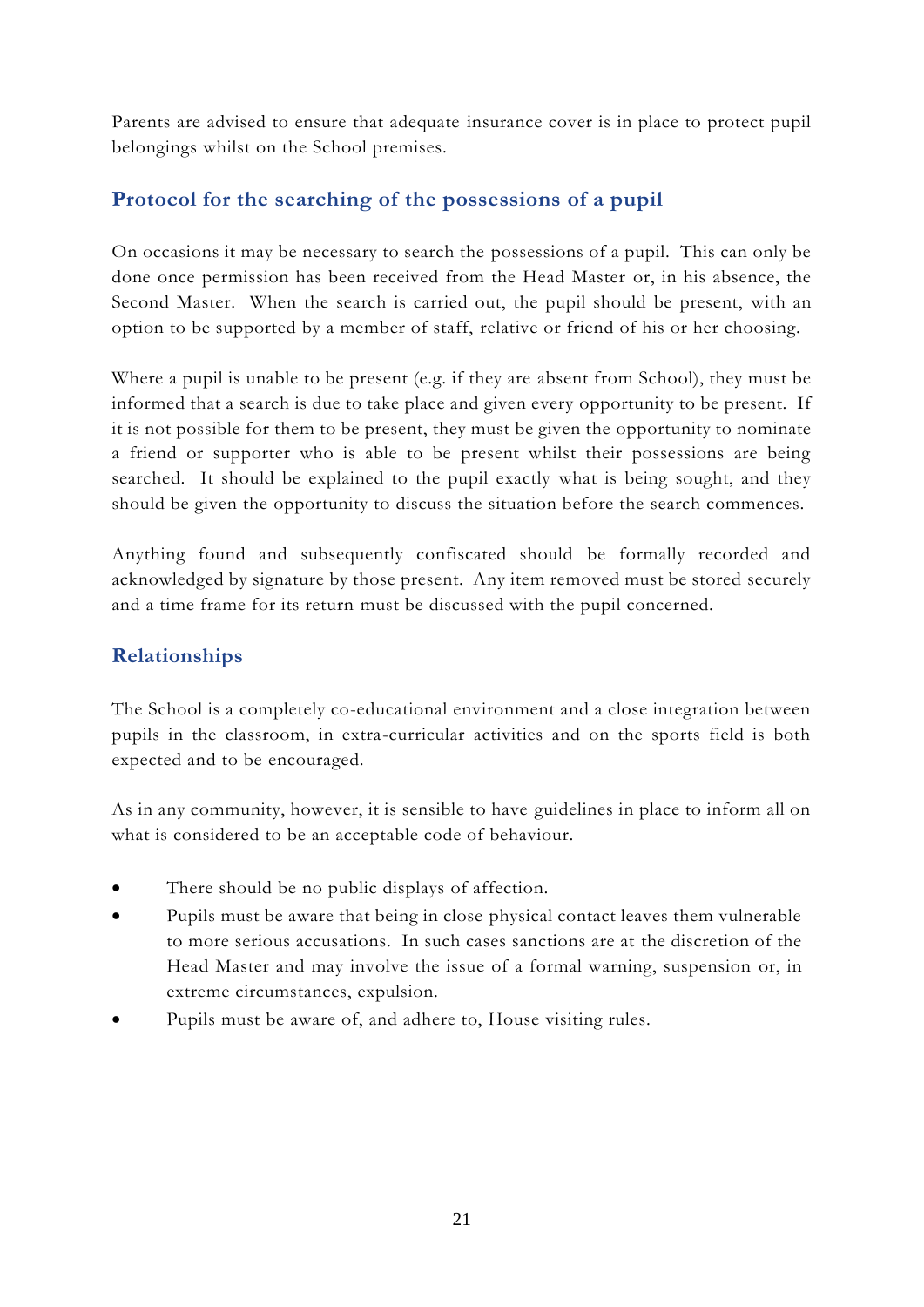## **Safety**

In order to make the School a safe environment for all members of the community the safety rules must be both known and observed. In particular, full attention should be given to the fire regulations and the School evacuation procedure, details of which are posted around the School.

In addition pupils should not bring any item into School that is likely to endanger themselves or others. This includes:

fireworks, or other explosive material, firearms, knives or any other kind of weapon.

In addition pupils should not:

- cycle, skateboard or roller blade in the school grounds in a manner liable to cause an accident (see additional rules below)
- hitch-hike.

## **Bicycles**

## **General**

- Pupils may not ride across any grassed area.
- Pupils must wear a protective helmet.

#### **Boarders**

- Boarding pupils may ride bicycles on the School site at any time on a Sunday, after lessons finish on a Saturday and after the buses have left on other days of the week.
- Before riding a bicycle out of the School grounds, a pupil must first obtain permission from a member of the House staff. For such outings pupils must wear the appropriate safety equipment.

## **Day pupils**

Day pupils may use a bicycle to travel to and from School only. They do so subject to the general conditions set out above. Pupils should ensure that appropriate safety equipment is worn and that bicycles are safely secured during the School day.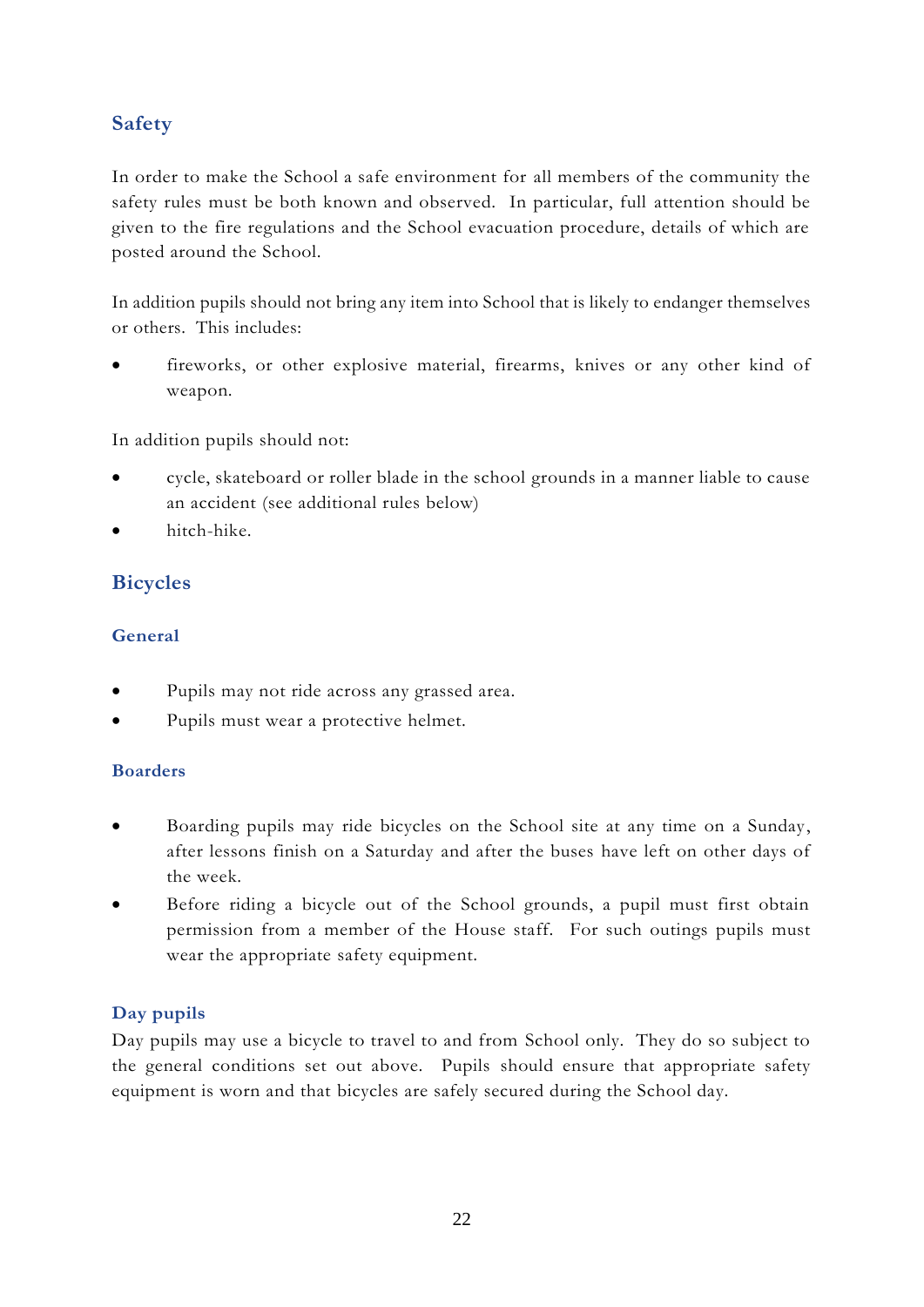## **Motor Vehicles**

It is forbidden to bring into School any motor cycle or car, except as authorised by Housemasters and Housemistresses and the Second Master for day pupils. Boarders may not drive cars, except when accompanied by the family for the purpose of returning to or leaving School, nor may they be carried in cars driven by day pupils, unless under exceptional circumstances and only when permission has been granted by both sets of parents and by the Second Master. However, in the summer term only, Upper Sixth boarders are allowed to bring cars to School subject to the same conditions as day pupils; keys must be given to House staff whilst the boarder is in School.

Day pupils who hold a full driving licence, and whose parents have completed and signed the necessary form, may apply to drive a car/motor cycle that is licensed, taxed and insured, and in good order (MOT if appropriate) for journeys to, and from, home and School only. Special permission from House staff must be sought in advance for any other journey.

Completed application forms must be passed to the Second Master, who will maintain the School register of permitted vehicles, drivers and passengers. Forms must also be countersigned by House staff. Any alteration, such as a change of vehicle, must be notified in advance to the Second Master.

Day pupils wishing to carry another day pupil passenger, to and from School only, must present written permission from both sets of parents. If permission is so granted, it is strictly for travelling to and from School only. Boarding pupils may be carried, in exceptional cases only, to and from the School following written permission from both sets of parents.

Vehicles must be parked only in the area designated by the School. The School can take no responsibility for the safety of vehicles parked on the School site.

This dispensation is not an automatic right and any breach of the conditions will result in the withdrawal of the privilege.

## **Sports Fixtures**

There is a full range of fixtures against other Schools

If required by the School, all pupils must participate in team games. The Heads of Sports select pupils to play team games. If a pupil is unable to attend a particular fixture their parents must seek permission from the Head Master well in advance.

Team sheets are published on the relevant team notice boards and on the School's intranet as far in advance of the fixture as possible.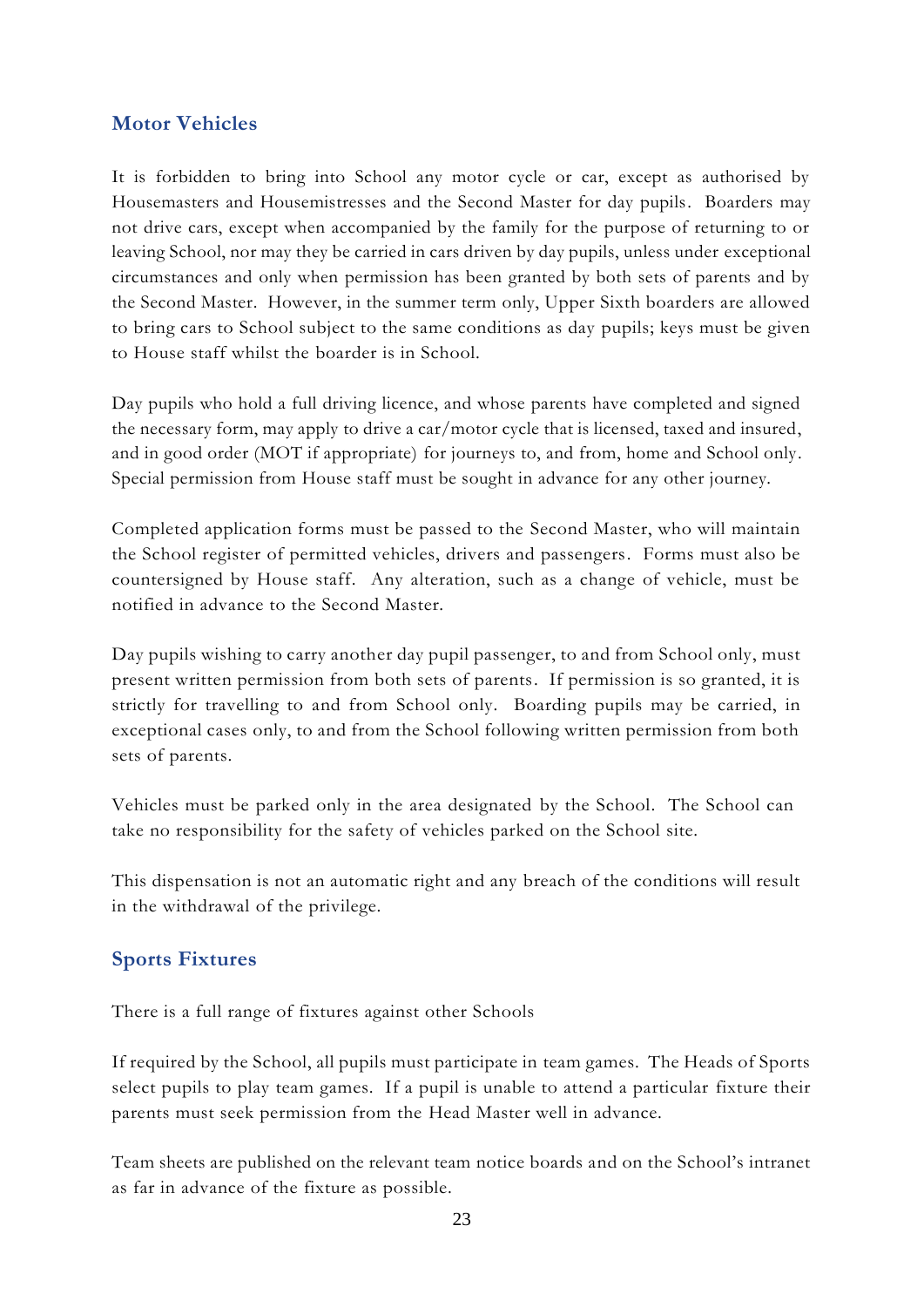## **Incentives and Rewards**

In order to promote self-esteem amongst pupils, positive behaviour is recognised by rewarding such things as commitment, initiative, responsibility, self-discipline, good manners and exceptional work.

Rewards may take many forms, e.g. verbal praise, positive reports, written commendation to House staff for parents, positive comments in the pupil planner.

A system of Merit Points is used to recognise good work and to promote positive behaviour. Merits can be awarded, for instance, when a single piece of work is of high quality (bearing in mind the ability of the pupil) or when the pupil has performed a significant act of kindness. Merits are recorded electronically and Awards will be made for every ten Merit Points on a termly basis.

After each grades session, Lower School pupils with a strong set of grades or significantly improved grades receive commendation from the Head Master.

If a pupil, in either the Lower School or the Upper School, produces an exceptional piece of work, they can be requested to show it to the Head Master and they receive a Head Master's Commendation for Excellence.

A Head of Lower School commendation can be awarded for valuable contributions to the School community or for individual performance. Pupils in the Lower School can also be nominated for a Random Act of Kindness, for which they receive five Merit Points.

In addition to the Merit Point system, School prizes, Sports Colours and Head Master's commendation certificates may be awarded for valuable contributions to the School community or for individual performances, both in the classroom and beyond. House and School positions of responsibility are also the outcome of positive behaviour.

**The greatest reward for good behaviour lies in the quality of life and relationships that pupils build among themselves and with staff.**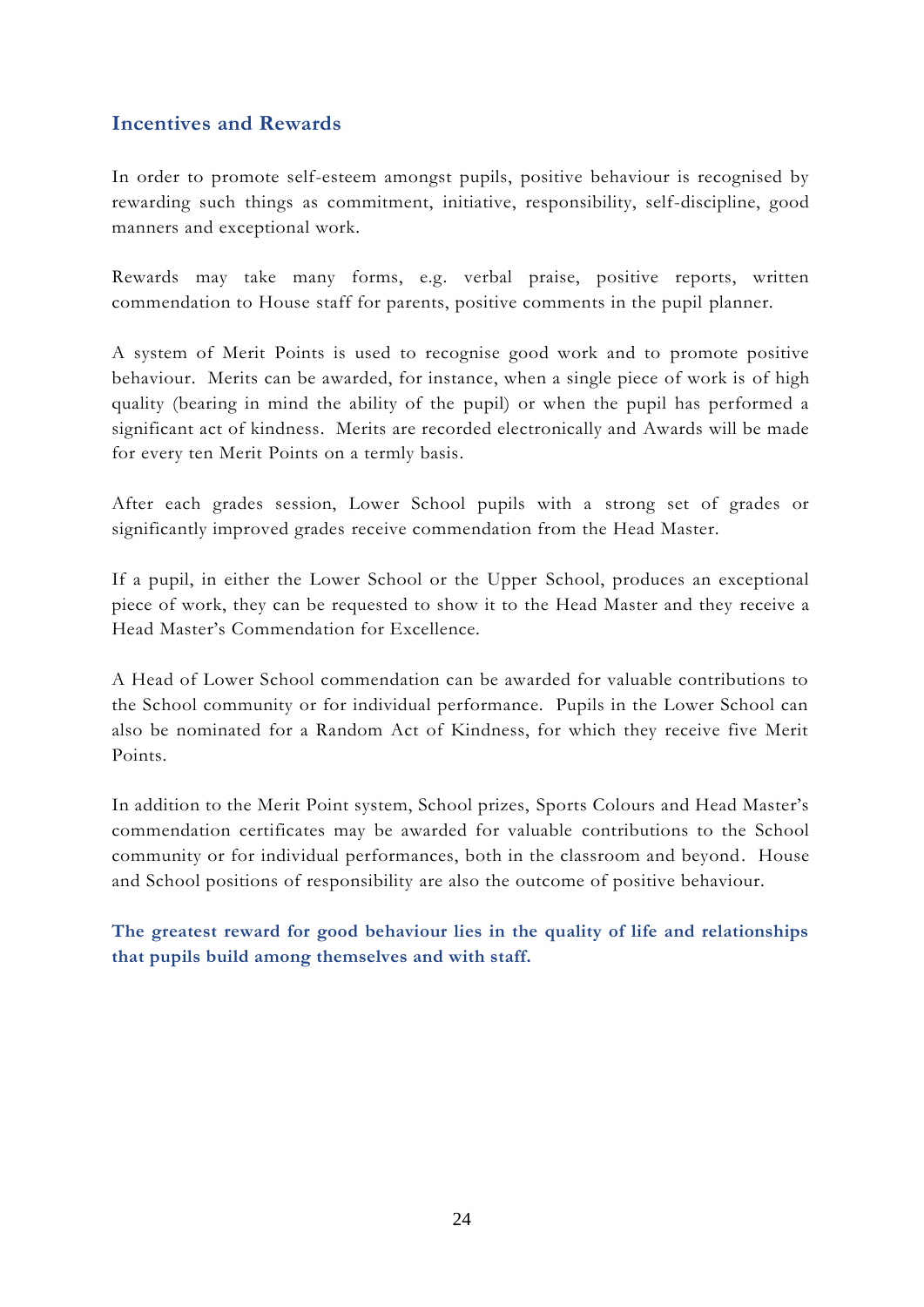## **Sanctions**

Pupils are actively encouraged to keep to the Code of Conduct and the School Rules in the proper spirit of the community. However, when things do go wrong, when rules are broken or when expectations are not met, the School may invoke the following sanctions in order to reinforce what it believes to be right.

|                | <b>Sanction</b>                            | <b>Duration</b>                       | Given by?                                             | Reason                                                                         | <b>Notes</b>                                                                            |
|----------------|--------------------------------------------|---------------------------------------|-------------------------------------------------------|--------------------------------------------------------------------------------|-----------------------------------------------------------------------------------------|
| $\mathbf{1}$   | Departmental<br>sanction                   | Variable                              | Any member<br>of staff                                | Poor academic<br>work or poor<br>behaviour in<br>class                         | Re-doing of work to<br>a higher standard or<br>attending a<br>departmental<br>detention |
| 2a             | Academic<br>detention                      | 16:20-17:20<br>Monday and<br>Thursday | Any member<br>of staff                                | Poor academic<br>work                                                          | Supervised by<br>duty staff and<br>possibly involving<br>undertaking<br>academic work   |
| 2 <sub>b</sub> | Behaviour<br>detention                     | 16:20-17:20<br>Tuesday and<br>Friday  | Any member<br>of staff or a<br>prefect                | Poor behaviour<br>or minor<br>infringement of<br>the Code of<br>Conduct        | Supervised by<br>duty staff and<br>involving some<br>element of<br>community<br>service |
| 2c             | Upper School<br>Lost Property<br>detention | 16:20-17:20<br>Wednesday              | Second Master                                         | Failure to collect<br>item(s) from lost<br>property within<br>specified period | Supervised by<br>Prefects                                                               |
| 2d             | Uniform<br>detention                       | 30 minutes                            | Second Master                                         | Three<br>infringements in<br>a term                                            | Task set by<br>Second Master                                                            |
| $\overline{3}$ | House gating                               | Variable                              | House staff                                           | For breaking<br>bounds,<br>infringement of<br>the Code of<br>Conduct etc       | Pupil confined to<br>area specified by<br>House staff                                   |
| $\overline{4}$ | Report cards                               | Variable                              | House staff<br>after liaison<br>with subject<br>staff | Ongoing poor<br>behaviour or<br>academic work                                  | A monitoring tool<br>with parental<br>involvement by<br>signature                       |